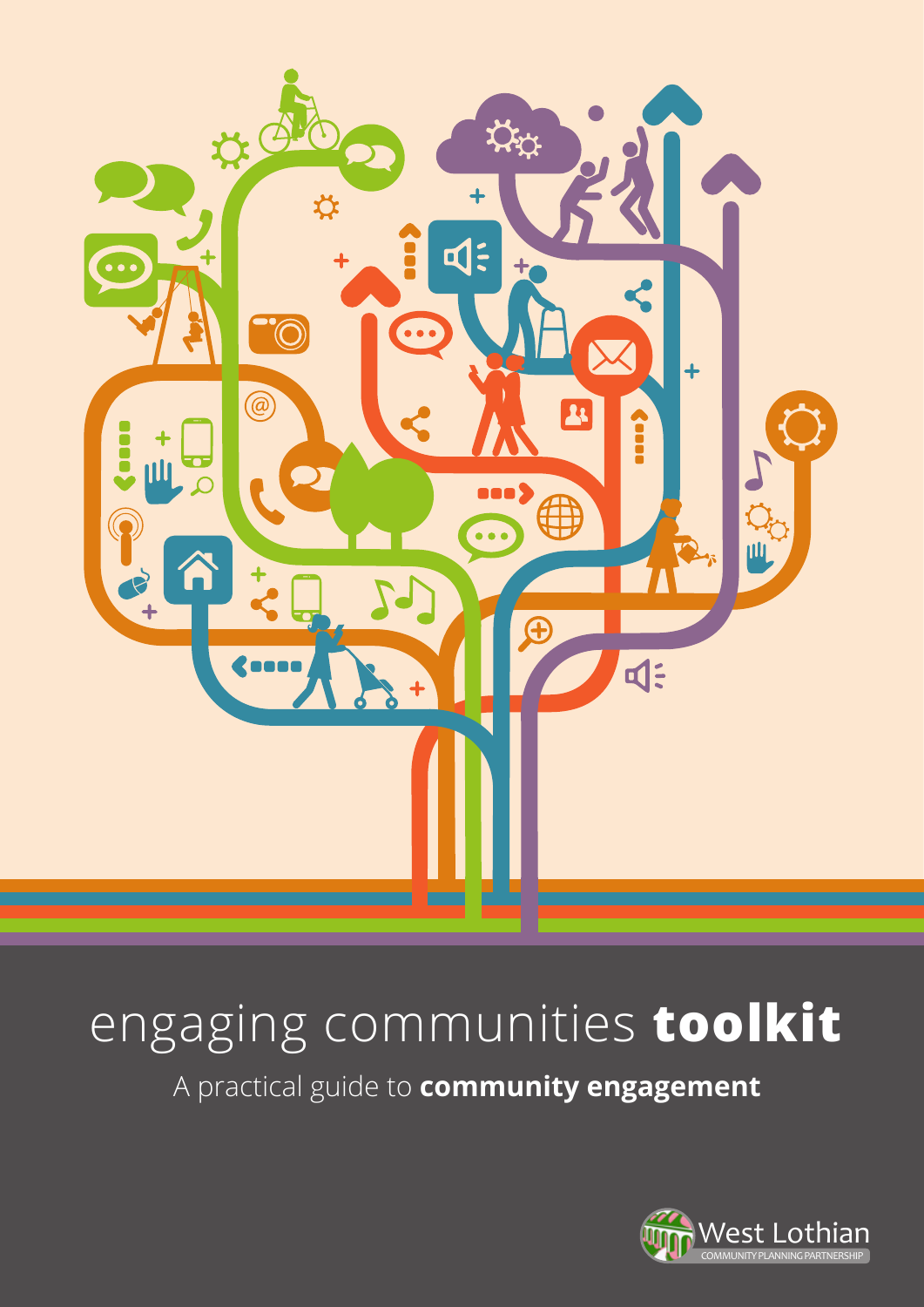# Contents

- **2 Introduction**
- **3 What is community engagement?**
- **3 Why is it important?**
- **4 The Spectrum of Community Engagement**
- **5 Planning community engagement**
- **5 What is the purpose?**
- **5 What level of engagement are you hoping to achieve?**
- **6 Who should be involved?**
- **6 What time and resources are available?**
- **6 Ensuring Diversity and being inclusive**
- **7 Overcoming barriers to community engagement**
	- **8 The National Standards for Community Engagement**
	- **9 Effective Communication Skills for Engagement**
- **10 Feedback and evaluation**
	- **11 Community Engagement Tools & Methods**

# Introduction

This Community Engagement Toolkit brings together a range of introductory information on community engagement.

It has been designed as a practical resource for anyone who wants to learn more about what we mean by engagement; providing practical guidance on the issues to consider when planning and designing community engagement activities.

The purpose of this toolkit is to support a whole range of individuals such as local workers, voluntary organisations and community members in the planning and delivery of different types of engagement; through recognising and appreciating the different levels of engagement; and outlining the methods and techniques that can be used to effectively involve people. The toolkit aims to increase understanding of community engagement to create more meaningful ways for local people to become involved in decisions that affect their lives.

West Lothian has a great track record of good community engagement practice. Good practice case studies can be found throughout the toolkit to demonstrate the varied and innovative ways that practitioners in West Lothian have involved local people.

This toolkit aims to support and promote effective community engagement practice in West Lothian. It does not cover every method and technique that can be used to engage people, but signposts useful and informative resources so that more detailed information can be found.

The toolkit was developed by West Lothian's Community Engagement Practitioners Network; a group of practitioners from organisations across West Lothian who are involved in community engagement.

The network is jointly supported by West Lothians Community Planning Team and Community Regeneration Team.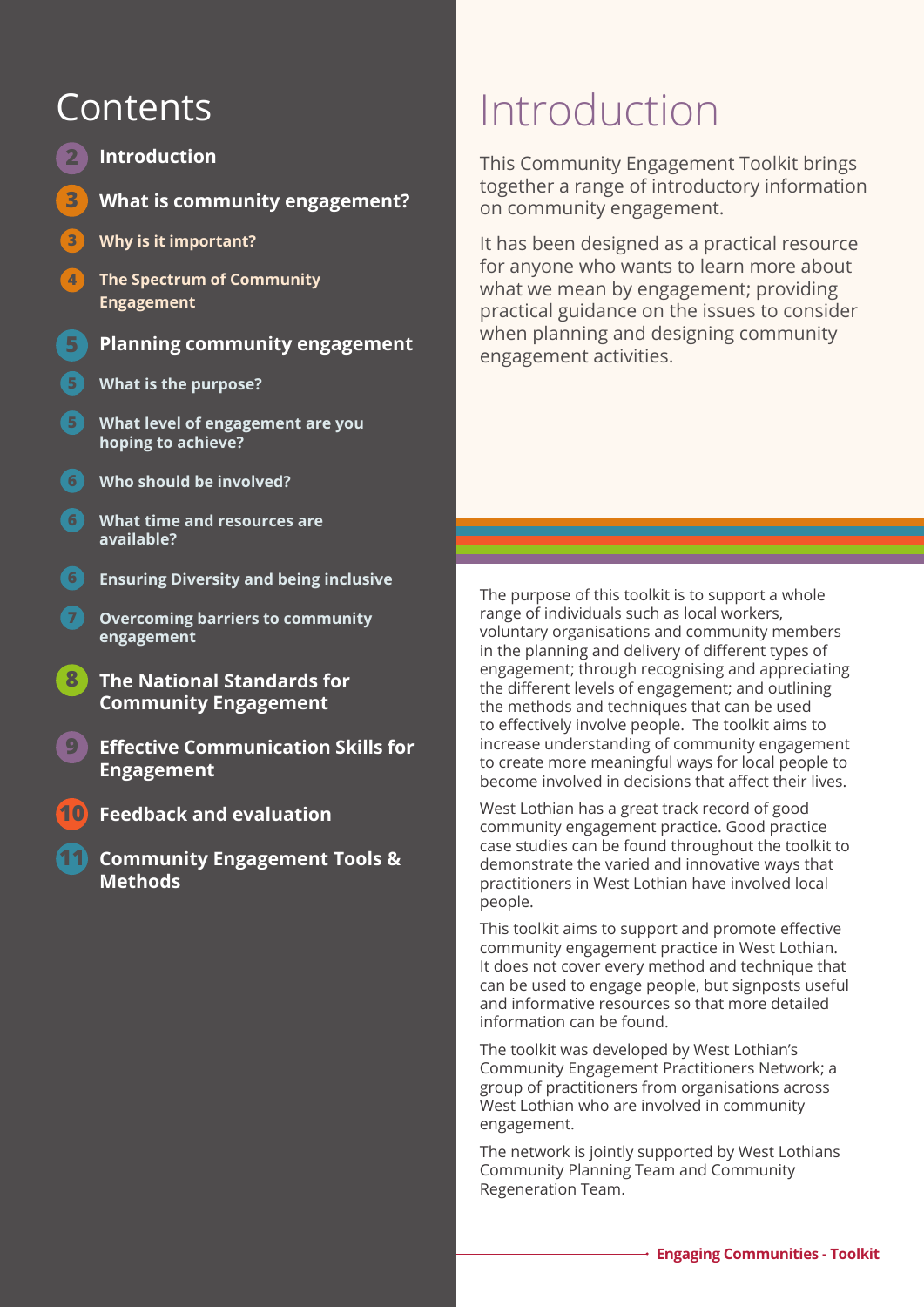# What is Community Engagement?

This section describes what we mean by Community Engagement and gives more detail on the different levels within it. This will help you decide what level of engagement is appropriate and what methods are most suitable in achieving this.



**Community** Engagement is the process of involving people in decisions that affect them *<sup>1</sup>*

Community Engagement is a broad term that covers a whole range of activities that encourage and enable individuals and communities to be involved, at the level they want, in what

is going on in their area. This ranges from simply giving the community information, to working in partnership with the community in developing services in their local area.

 '**Engagement**' means different things to different people therefore it's important to understand the range of terms that are used to define engagement and participation. This is illustrated in the Spectrum of Community Engagement on page 4 which sets out the different levels of participation, from 'informing' others to 'empowering' others.

A '**community**' can be a group of people who share a common place (people in a geographical area), a common interest (people who share a particular interest or experience) or a common identity (demographic charactersitic such as age). It is important to remember that individuals often belong to more than one community.

## What community engagement is not!

While understanding what successful Community Engagement is and why it is important it is also useful to understand what Community Engagement is not.<sup>2</sup> It's not;

- $\bullet$  about gaining community input when a decision has already been made and citizens can have little or no influence;
- a coercive process that obliges people to agree
- **a** single event or activity

## Why is community engagement important?

## Community Planning

The Local Government in Scotland Act 2003 created a framework around the concept of Community Planning and established in legislation the role of Councils in facilitating the Community Planning process, at the heart of which is 'making sure people and communities are genuinely engaged in the decisions made on public services which will affect them.'

The responsibilities on Community Planning Partnerships to involve people in the design and delivery of services has increased in recent years, with the publication of the Christie Report (2011), the development of Single Outcome Agreements and the development of the Community Empowerment Bill.

Engaging with communities is not just about meeting legal duties. Genuine and effective community engagement has benefits for both organisations and local people.

*<http://www.gov.scot/Topics/Built-Environment/regeneration/engage/HowToGuide/WhatIsCE> 1 [www.bankofideas.com.au](http://www.bankofideas.com.au) 2*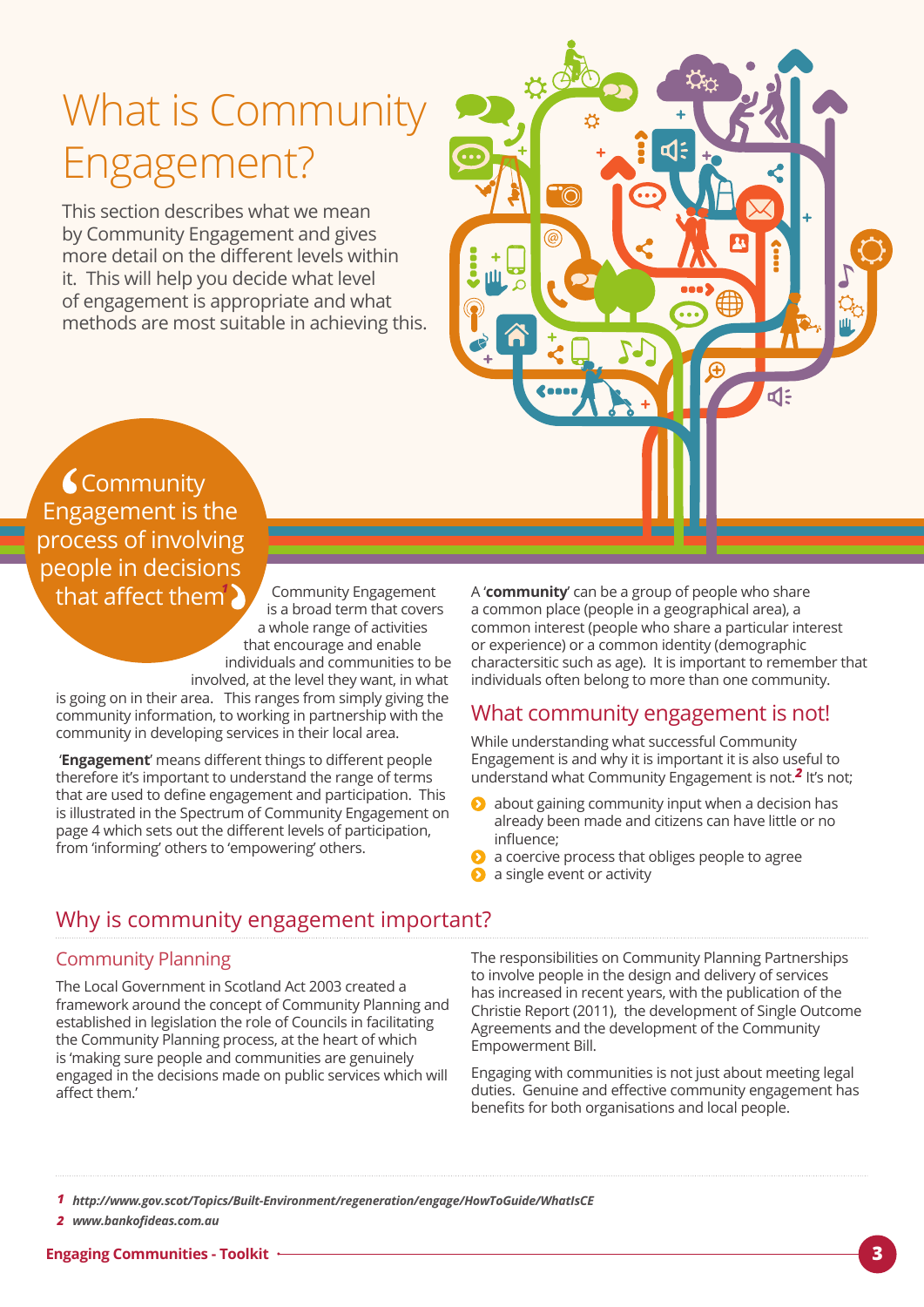## Benefits of community engagement

- Enhanced **wellbeing** and increased levels of satisfaction through local people being genuinely involved in decisions.
- Increase local **ownership** and enhanced civic pride if people feel valued and included they are more likely to participate.
- **O** Increased **dialogue** and **communication** between local people and organisations. Working in partnership will allow better relationships and trust to develop between policy makers and local people.
- $\Omega$  Increased **openness** and **accessibility.**
- **P** Promotion of social inclusion.
- $\Omega$  Increased sustainability Sustainable change can only. happen if communities are involved from the start.
- **Responsive** services that meet local need.

# **Case Study** *Community Engagement in Kirknewton*

Kirknewton run a community engagement exercise, via the Kirknewton Community Development Trust (CDT), every five years to determine what people like about Kirknewton, what they don't like and what they would like to see. Engagement is based on these three simple questions. The latest exercise was carried out in 2014. Prior to carrying out the engagement, the CDT met with a range of community groups to make sure everyone in the community was informed of their plans. Promotion of the engagement activity was done through flyers, posters, Facebook, twitter, websites, blogs, local newsletters and through West Lothian Council social media. Engagement activities included an open day, meeting with a wide range of groups in the community including school children, carrying out street and outreach work door to door and holding a feedback day at the end. Throughout the process, the CDT track individuals they speak to on a map so they can identify

unrepresented areas and ensure people in these areas are involved in the process.

This work informs a five year development plan that the CDT uses to attract funding and direct their resources into. The work in 2010 cost £8000 but attracted half a million pounds of funding and several new volunteers. In the work undertaken in 2014 for the 2016 - 2020 plan 'community spirit' came



from nowhere as the number one reason people like to live in Kirknewton. 560 people engaged with the process (Kirknewton has a population of just under 2000).

# The Spectrum of Community Engagement

This spectrum of engagement demonstrates the possible types of engagement with stakeholders and communities. It shows the increasing level of public impact as you progress from 'inform' through to 'empower' and explains the range of public participation and engagement options available. It will help to assist with selecting the most suitable level of participation or engagement.

|                              |                                                                                                                       |                                                                                                                                    | <b>Increasing Level of Public Impact</b>                                                                                                                  |                                                                                                                                           |                                                                                       |  |
|------------------------------|-----------------------------------------------------------------------------------------------------------------------|------------------------------------------------------------------------------------------------------------------------------------|-----------------------------------------------------------------------------------------------------------------------------------------------------------|-------------------------------------------------------------------------------------------------------------------------------------------|---------------------------------------------------------------------------------------|--|
|                              | <b>Inform</b>                                                                                                         | <b>Consult</b>                                                                                                                     | <b>Involve</b>                                                                                                                                            | <b>Collaborate</b>                                                                                                                        | <b>Empower</b>                                                                        |  |
| <b>Purpose</b>               | To provide the<br>public with<br>information<br>to assist their<br>understanding of<br>an issue                       | <b>To collect</b><br>information from<br>the public about<br>attitudes and<br>opinions                                             | To work with the<br>public throughout<br>all stages of the<br>process to ensure<br>their concerns and<br>aspirations are<br>understood and<br>considered. | To partner with<br>the public in<br>each aspect of<br>the decision.<br>agree sharing of<br>resources and<br>decision making.              | To place final de-<br>cision making in<br>the hands of the<br>public.                 |  |
| <b>Expectation</b>           | We will keep you<br>informed                                                                                          | We will keep you<br>informed, listen<br>to and provide<br>feedback on how<br>public input has<br>informed the<br>decision.         | We will work with<br>you to ensure that<br>vour concerns<br>and aspirations<br>shape the process<br>and influence the<br>decision.                        | We will look to<br>you for advice<br>and help in<br>developing<br>solutions and<br>incorporate<br>your advice and                         | We will imple-<br>ment what you<br>decide                                             |  |
| <b>Example</b><br>techniques | <b>O</b> Fact Sheets<br><b>O</b> Websites<br>Street Stalls/<br><b>Displays</b><br><b>O</b> Newsletters<br>Shop Fronts | Surveys<br><b>O</b> Public Meetings<br><b>O</b> Web based<br>consultation<br>Citizens Panels<br><b>O</b> Consultation<br>documents | <b>O</b> Workshops<br>Community<br><b>Events</b>                                                                                                          | <b>O</b> Citizen<br><b>Advisory</b><br><b>Committees</b><br><b>O</b> Participatory<br>decision<br>making<br>O Open Space<br><b>Events</b> | <b>O</b> Citizens Juries<br><b>D</b> Ballots<br><b>D</b> Delegated<br><b>Decision</b> |  |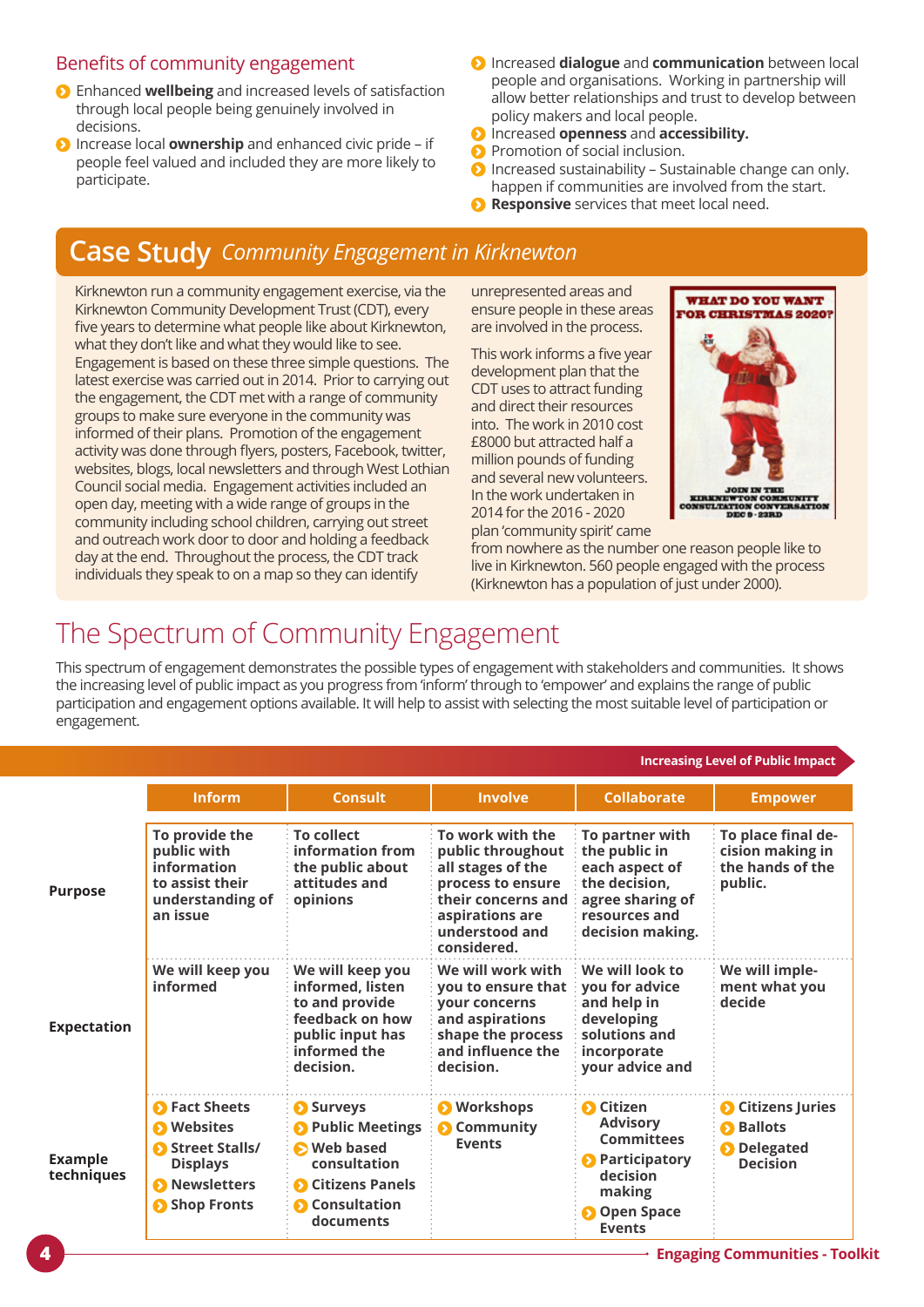# Planning community engagement

Community Engagement works best when it is an ongoing process which allows relationships and trust to build and strengthen over time. Engagement activities should be planned with this in mind. Communities, groups or individuals may want to participate at a range of levels; from providing advice to co-designing the process or from undertaking some aspects of the engagement to delivering projects themselves.

Thinking through the following questions and issues will help in the planning and design of community engagement activities.

- **Who needs to be involved in the planning of your engagement process?**
- **What level of participation is it hoped will be achieved?**
- **How to identify stakeholders**
- *C* Communications
- **Resources**
- **Feedback and next steps**
- $\bullet$  Tools to help choose a method
- **Methods**

#### What is the purpose?

Before you begin any engagement process, you need to be clear about the purpose. This will help you to select the most appropriate and meaningful engagement methods to use. Setting out your aims is an important step which ensures that you have a clear understanding of why you are engaging with people. Think about what difference you want your engagement to make and what you hope will change as a result of the engagement. This will help you to plan your engagement activity effectively.

## What level of engagement are you hoping to achieve?

Individuals can participate in a variety of ways, and to different levels of influence, in helping to identify community needs, generate solutions, plan new projects and influence how services are developed and delivered. The purpose of your engagement will help determine the appropriate level of engagement and who needs to be involved. As illustrated in the Spectrum of Community Engagement, each of the levels of engagement will be appropriate in particular circumstances, and will achieve different results. *(Community Places: communityplanningtoolkit.org)*

# **Case Study** Tobacco Free Generations'

This project began as an event to raise awareness about No Smoking Day, stimulate smokers into action and highlight services that smokers could access should they wish to quit.

The event consisted of a series of workshops for smokers and their families in Fauldhouse. One of the local primary schools developed a Stop Smoking Play which they performed to their community. The following year the school held their own initiative for No Smoking Day which led to funding being sourced for them to develop a tobacco education resource which would support the Curriculum for Excellence. A group of Primary 6 pupils were approached to develop this resource in Partnership with Firefly Arts. As well as developing this resource the pupils were keen to make this a community issue and embarked on a range of activities to engage with the local community to raise awareness of smoking and its associated dangers. This was achieved through local exhibitions, including one in the main shopping centre in Livingston where young people dressed up and spoke to members of the public about smoking related issues. The pupils engaged with over

200 people through these events, in ways they felt most effective. They delivered talks to their school community about the effects of tobacco impacting on several members of their families who have now stopped smoking. The pupils have also embarked on a campaign to make their local play park a smoke free zone, and have the support of their local councillor, and council officers responsible for play parks.

This project has demonstrated the power of the involvement of young people in tackling this significant public health issue and the effectiveness of their engagement with the public to working towards supporting their community to change their behaviour. **Creating a world where young a world where young a world where young a world** where young a world where young a world where young a world where young a world where you world where young a world where you world where you w **people choose not to smoke**

**NHS**

and Care Partnership ww.westlothianchc

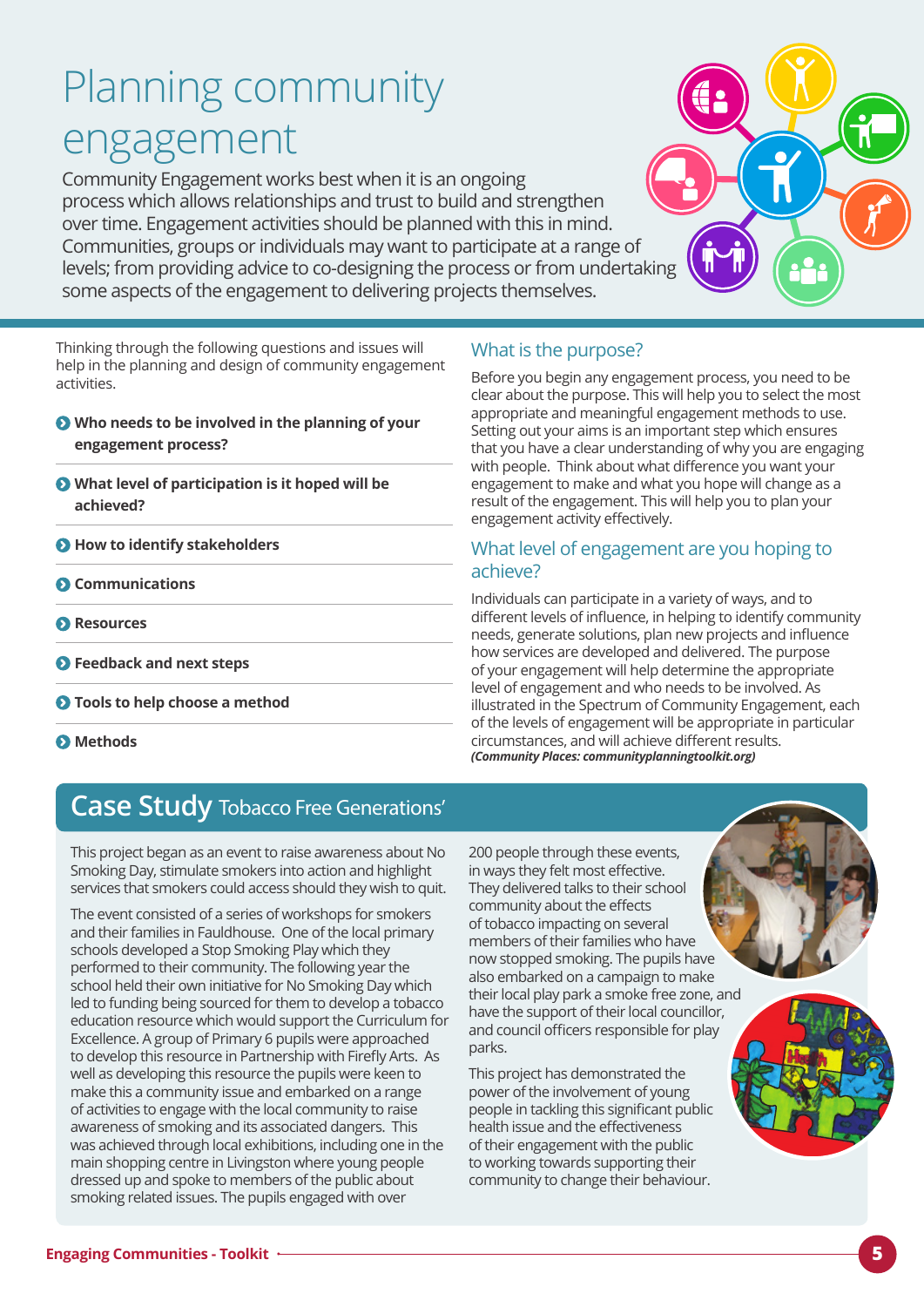## Who should be involved?

Who you involve depends very much on what you are engaging on. To get the most from your engagement activity, it is useful to use a range of methods and techniques to achieve the widest possible participation.

Local community networks and support organisations should be involved in identifying community stakeholders, their particular interests and needs and how best to engage with them. Issues to consider include;

- What impact the issue or proposals will have on these stakeholder interests?
- Who represents these groups?
- Are there existing community networks or forms of communication?
- Are their gaps in information which could be plugged through local knowledge?
- Relevant equality legislation

There are many groups, organisations and individuals that represent a whole range of interests in West Lothian. These might include;

- **O** Local residents or area based groups
- **O** Communities of Interest
- **O** Faith Based groups
- **O** Local community groups
- **O** Voluntary groups
- **Service Users**
- Web based or virtual groups

### What time and resources are available?

The following types of resources will be required for most forms of engagement;

- **O** Input by staff, volunteers and other interested stakeholders
- Background information on briefing papers on the issue(s) or plan proposals
- Communication & promotion venues, transport, childcare, translation
- **O** Publication and printing of materials
- **◆ Resourcing local and voluntary groups to support people** in understanding and responding to information and proposals; convene meetings; be involved in conversations; attending meetings and events.

#### *The Guilford Community Engagement Strategy has a useful checklist for involvement which can be found here:*

*[http://www.guildford.gov.uk/media/10373/Guildford-Community-](http://www.guildford.gov.uk/media/10373/Guildford-Community-Engagement-Strategy-2011/pdf/Guildford_Community_Engagement_Strategy_2011.pdf)[Engagement-Strategy-2011/pdf/Guildford\\_Community\\_Engagement\\_](http://www.guildford.gov.uk/media/10373/Guildford-Community-Engagement-Strategy-2011/pdf/Guildford_Community_Engagement_Strategy_2011.pdf)  [Strategy\\_2011.pdf](http://www.guildford.gov.uk/media/10373/Guildford-Community-Engagement-Strategy-2011/pdf/Guildford_Community_Engagement_Strategy_2011.pdf)*

## Ensuring Diversity & Being Inclusive

Inclusiveness is a key principle of community engagement therefore it is important that engagement activities reflect the diversity of West Lothian's population. There are groups in the community who are traditionally more difficult to engage; these are sometimes referred to as 'hard to reach'. There are also the individuals who are referred to as the 'usual suspects' – those who regularly are involved in consultation or community activity. It is important to ensure that these groups of people are engaged with in the most appropriate way and aren't marginalised as a result of their involvement (or lack of) in community activities.

Matching methods to people or groups will increase the effectiveness and success of any engagement activity. Ensuring that an engagement process is inclusive contributes to its value and its legitimacy. The real challenge of inclusiveness is to avoid involving just the usual suspects and the hard to reach, and leaving everybody else out. *3*

# Things to consider

- Think creatively about ways to access these groups. This could be through informal networks, social venues or local organisations who work with these groups.
- Take measures that will help overcome the barriers that prevent these groups from participating e.g. translators, visual aids, providing childcare, accessible venues.
- Be flexible over timing, location and transport issues to ensure you accommodate the needs and requirements of particular individuals or groups.
- Use methods that are appropriate to certain types of groups or individuals. For example, using a questionnaire with those who have literacy needs isn't a good idea; or holding a meeting for mums at school pick up time would not be suitable.

## **Groups that are more difficult to reach might be;**

Asylum Seekers, young people, drug users, faith communities, homeless people, minority ethnic communities, offenders, older people, people with disabilities, people with mental health problems, single parents, travellers, victims of domestic abuse, people with learning difficulties, gay, lesbian and bi-sexual men and women, transsexual and transgendered people

**?**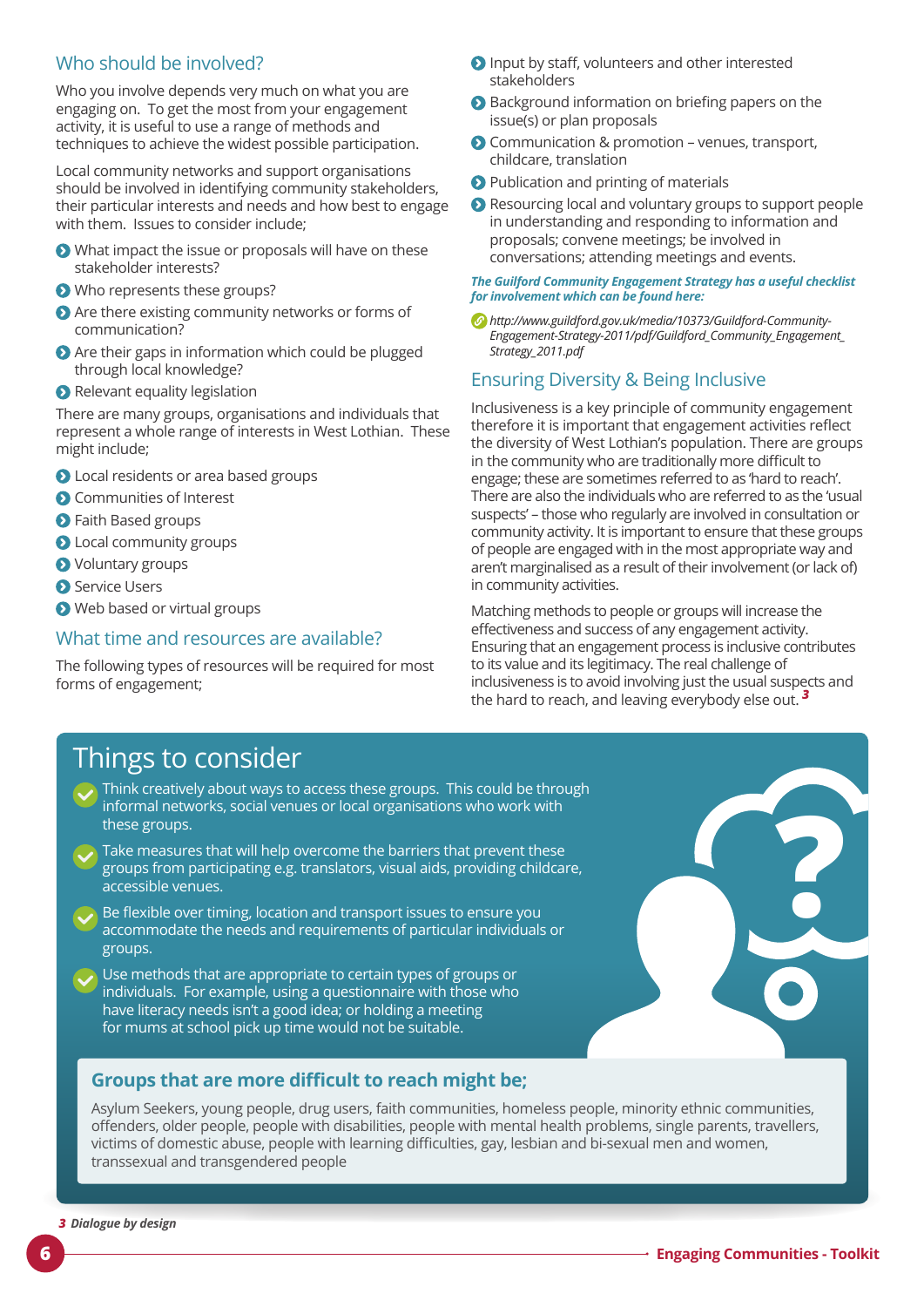## Overcoming barriers to engagement

When planning an engagement process you need to recognise diversity, identify potential barriers and design the process to minimise barriers where possible. The table below illustrates some potential barriers that may prevent

individuals or groups getting involved and identifies some areas you may want to consider which may help to remove these barriers.

| Potential barriers                                                                                                                                                                                                  | Design issues to consider                                                                                                                                                                                          |
|---------------------------------------------------------------------------------------------------------------------------------------------------------------------------------------------------------------------|--------------------------------------------------------------------------------------------------------------------------------------------------------------------------------------------------------------------|
| • The capacity and ability of different<br>stakeholders, groups and individuals to<br>participate<br>• 'Hard to reach' groups such as young<br>people, older people, minority groups<br>or socially excluded groups | Techniques and engagement methods<br>$\bullet$<br>to be used<br>Need for independent facilitation<br>Location and accessibility of venue<br>$\bullet$<br>Number and type of engagement events<br>$\mathbf{\Omega}$ |
| Levels of community infrastructure<br>$\bullet$                                                                                                                                                                     | Transport requirements<br>$\bullet$                                                                                                                                                                                |
| <b>O</b> Rural isolation                                                                                                                                                                                            | Childcare needs                                                                                                                                                                                                    |
| <b>Gaps in information</b><br>$\bullet$<br>Literacy and numeracy levels<br>$\bullet$                                                                                                                                | Format and content of communication<br>and publicity material<br>Use of interpreters and signers                                                                                                                   |

# **Case Study** *Fire & Rescue Community Engagement*

The Scottish Fire and Rescue Service engages closely with partner agencies, volunteer organisations and members of the public to identify those most vulnerable within our communities at risk from fire and unintentional harm. In doing so we are able to provide education and support though the delivery of our Home Fire Safety Visit Programme.

This includes the installation of free smoke detection, and in some cases additional measures designed to protect householders. Referrals for Home Fire Safety Visits are generated through social work, telecare providers, Police, NHS staff and frontline council staff. The programme is delivered by our frontline operational staff and our specialist Community Action Team. An example of how this community engagement process is put into practice was demonstrated recently when our frontline crews and Community Action Teams crews attended a number of NHS flu clinics that were being run across West Lothian. Our staff attended these events a provided fire safety education to the attendees and also gathered Home Fire Safety referrals.

Our staff also delivered advice on behalf of our partners in Trading Standards, particularly in relation to bogus callers and scam prevention. Through this process we were able to engage directly with several hundred individuals and gathered 180 Home Fire Safety Referrals.

The Scottish Fire and Rescue Service also interacts with schools, youth groups and diversionary projects in order to contribute towards reducing antisocial behaviour. This includes the delivery of seasonal specific targeted schools programmes which are delivered by our operational crews and Community Action Teams. We also run a number of diversionary Youth Engagement programmes designed to provide early and effective intervention, enhance life skills, develop and promote good citizenship and build confidence.

In addition, we work closely with local youth organisations and groups, and proactively support community events in order to develop a close relationship with the communities in which we serve. An example of such activities include allowing community groups to use fire service facilities to hold meetings and events. This not only provides free facilities to the groups, but encourages the development of working relationships between the various groups attendees and our staff. The delivery of our Youth Engagements programmes also provide an environment for our staff to meet up with youths and their families on a face to face basis. Once again this promotes positive relationships between SFR staff and members of the community.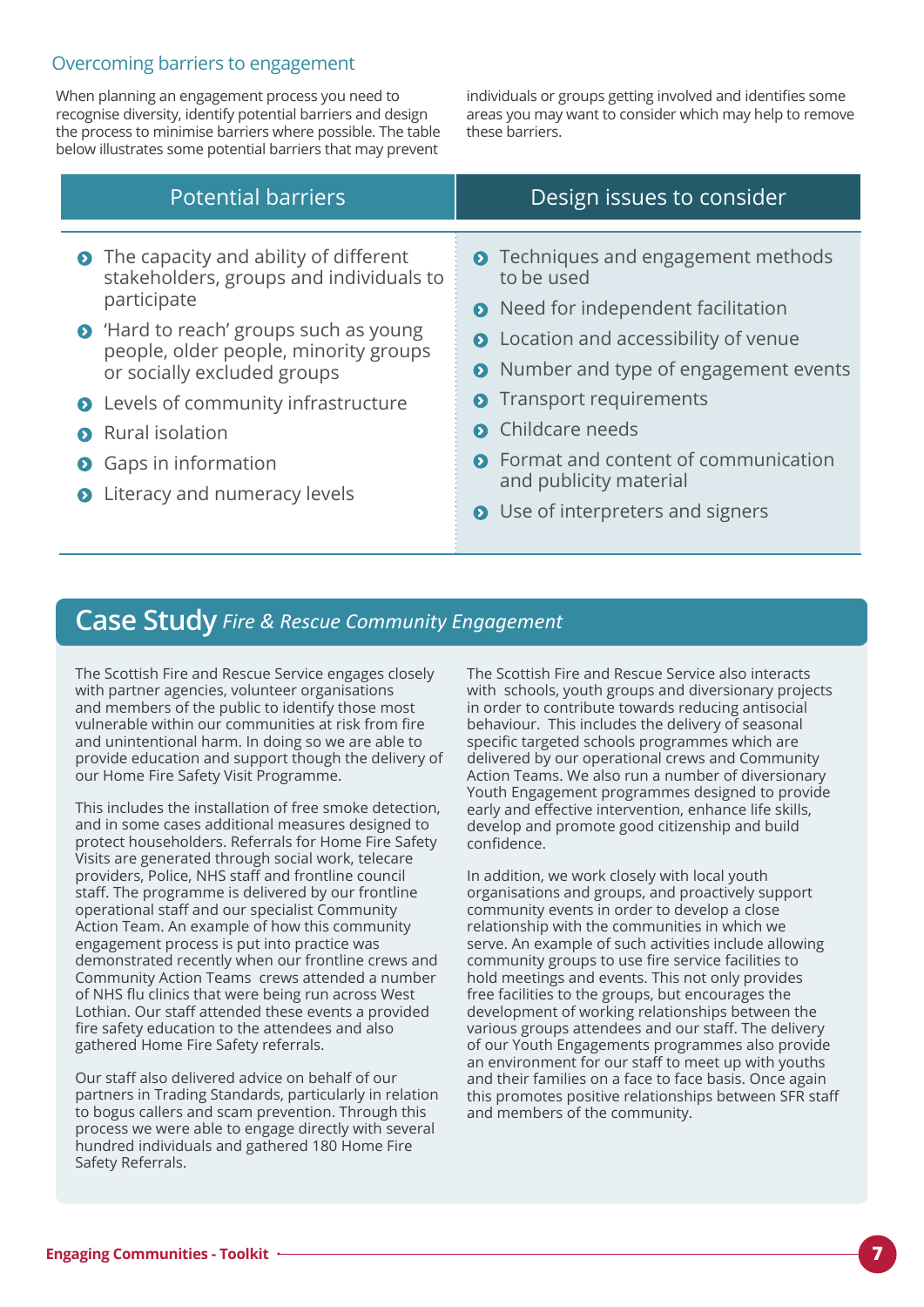

# The National Standards for Community Engagement

The National Standards for Community Engagement provide a framework upon which community engagement should be based. They set out best practice guidelines for engagement between communities and public agencies.



## **1 The Involvement Standard**

We will identify and involve the people and organisations with an interest in the focus of the engagement.

## **2 The Support Standard**

We will identify and overcome any barriers to involvement.

## **3 The Planning Standard**

We will gather evidence of the needs and available resources and use this to agree the purpose, scope and timescale of the engagement and the actions to be taken.

## **4 The Methods Standard**

We will agree and use methods of engagement that are fit for purpose.

## **5 The Working Together Standard**

We will agree and use clear procedures to enable the participants to work with one another effectively and efficiently.

# **6 The Sharing Information Standard**

We will ensure necessary information is communicated between the participants.

## **7 The Working with Others Standard**

We will work effectively with others with an interest in the engagement.

## **8 The Improvement Standard**

We will develop actively the skills, knowledge and confidence of all the participants.

# **9 The Feedback Standard**

We will feedback the results of the engagement to the wider community and agencies affected.

## **10 The Monitoring and Evaluation Standard**

We will monitor and evaluate whether the engagement meets its purposes and the national standards for community engagement.

# **Case Study** *Homeless Housing Network Group*

The Homeless Housing Network Group (HHNG) is a panel of tenants who, prior to securing their own tenancy were homeless or threatened with homelessness and received input from Housing Need Service. The aim of the group is to harness the experiences of people who have been either homeless or threatened with homelessness and use their knowledge to improve and make changes to existing services and processes. The group meet on a monthly basis and these meetings are facilitated through Housing Need Service and include representation by management at every meeting to answer any questions of the group.

The group have developed a work plan, which sets out how they will carry out inspections and desk top audits on the service. As a result of these inspections, findings are presented to the management team and an action plan is created to meet the recommendations of the group.

The Tenant Participation Team supports the Network and this offers opportunities to engage with other Local Authorities and attend events on participation. As a result of the input of this group, the service has made positive changes to improve the experience for individuals who use this service. This process has also had a positive effect on the participants in the group. The group liaise and coordinate with Care Inspectorate inspections and participate and encourage others to participate in developing the homeless service. The group has previously received the Francis Nelson Award for their Tenant Led Inspection of the Homeless Service.

The group is a great example of how positive engagement with service users has resulted in genuine participation and involvement in the way a service is developed and delivered.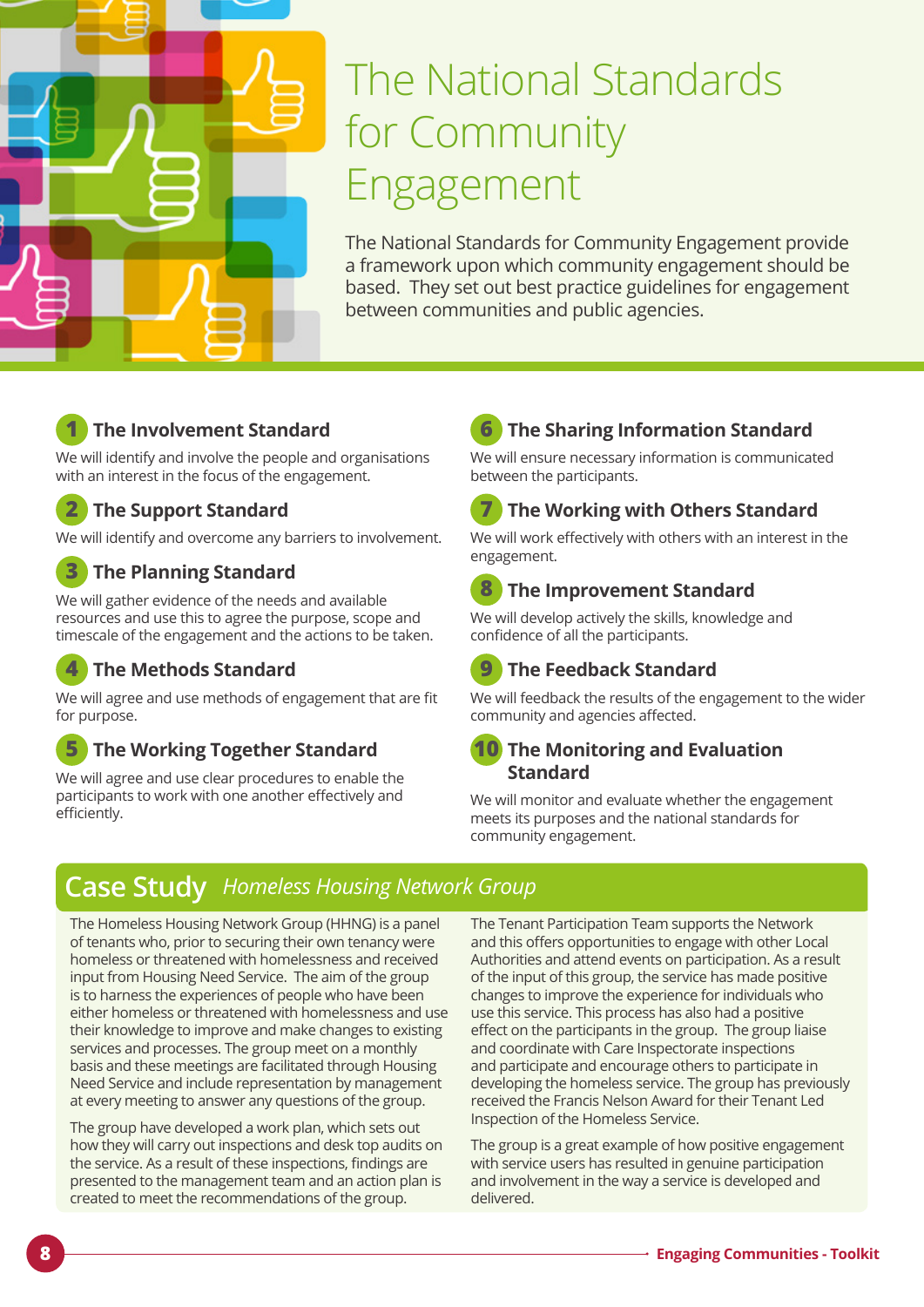# Effective communication skills for engagement

An important part of any community engagement activity is good communication. Whatever level of engagement you are looking to achieve; informing, consulting or involving, good communication skills are vital. To get the most out of your community engagement activity, it is worth thinking through the key skills that are required and the behaviours that will help to encourage, support and enable individuals to participate in ways that suit them.

The heart of community engagement is the development of relationships, open and clear communication, networking, listening and learning to understand the diverse people and places that we are working with *<sup>4</sup>*

Community Engagement should be a positive experience for those carrying out the engagement and those being engaged with. Below are some of the key skills that are relevant to community engagement practice.

## Facilitation

Facilitation is used to help encourage and enable individuals to participate in a variety of situations. A good facilitator will make things easier, enhance people's willingness to get involved and result in a positive engagement experience. Some effective facilitation points are listed below ; *5*

- **Lead, but don't take over**
- $\odot$  Summarise and communicate
- **Offer praise and support**
- $\bullet$  Be assertive, not aggressive
- **Listen to what people say**
- $\odot$  Treat participants equally
- **Encourage participants**

# **Case Study** *Early Years in Blackburn*

The Blackburn Early Years Group (BEYAG) is a local early years action group made up of local workers and volunteers who work or volunteer within the Blackburn early years public, private and voluntary sector.

The group meet monthly to share practice, knowledge and skills and to coordinate activities. To make sure their activities meet the needs of the local community, the group undertake community engagement when developing their action plan for the area.

The engagement approach that the group used was the H diagram tool. This was delivered on a one to one basis, using the H diagram tool to gather individual's views on what they like, what could be better and ideas for improvement. Engagement was undertaken by a whole range of individuals; midwives, health visitors, community workers, volunteers and community members in a variety of locations; including voluntary organisations, private

childcare, key community groups, outside nurseries, the Mill Centre – all with families with pre-school children that live, work or access services within the Blackburn community.

A2 size visuals were designed to report on the findings of the engagement and were used to help local people prioritise what was most

important for them. A findings workshop was held to give local people an opportunity to look at the findings and add their ideas for improvement. This process has helped the Blackburn Early Years Group develop an action plan that truly reflects the needs of the community, through a process which has genuinely involved local people.

- 4 Manchester Community Engagement Toolkit 5 Manchester Community Engagement Toolkit
- *[http://www.involve.org.uk/wp-content/uploads/2011/09/Not-Another-Consultation.pdf]( http://www.involve.org.uk/wp-content/uploads/2011/09/Not-Another-Consultation.pdf ) 6*

#### **Engaging Communities - Toolkit 9**

## Listening

Showing you are interested in what people are saying and why they are saying it. This creates a trusting and supportive atmosphere. Participants should feel that they have been listened to and that they have been understood.

## Questioning

Ask the right questions, of the right people at the right time, in the right way. This will keep discussion moving. *6* Good use of questions will help to bring structure to the engagement activity.

#### Useful resources;

- *The Involve guide: 'Making Community Engagement informal & Fun' provides some useful listening and questioning techniques. (Appendix 5) [http://www.involve.org.uk/wp-content/uploads/2011/09/](http://www.involve.org.uk/wp-content/uploads/2011/09/Not-Another-Consultation.pdf)  [Not-Another-Consultation.pdf](http://www.involve.org.uk/wp-content/uploads/2011/09/Not-Another-Consultation.pdf)*
- *Better Community Engagement; A framework for learning: <http://www.gov.scot/Resource/Doc/1046/0055390.pdf>*

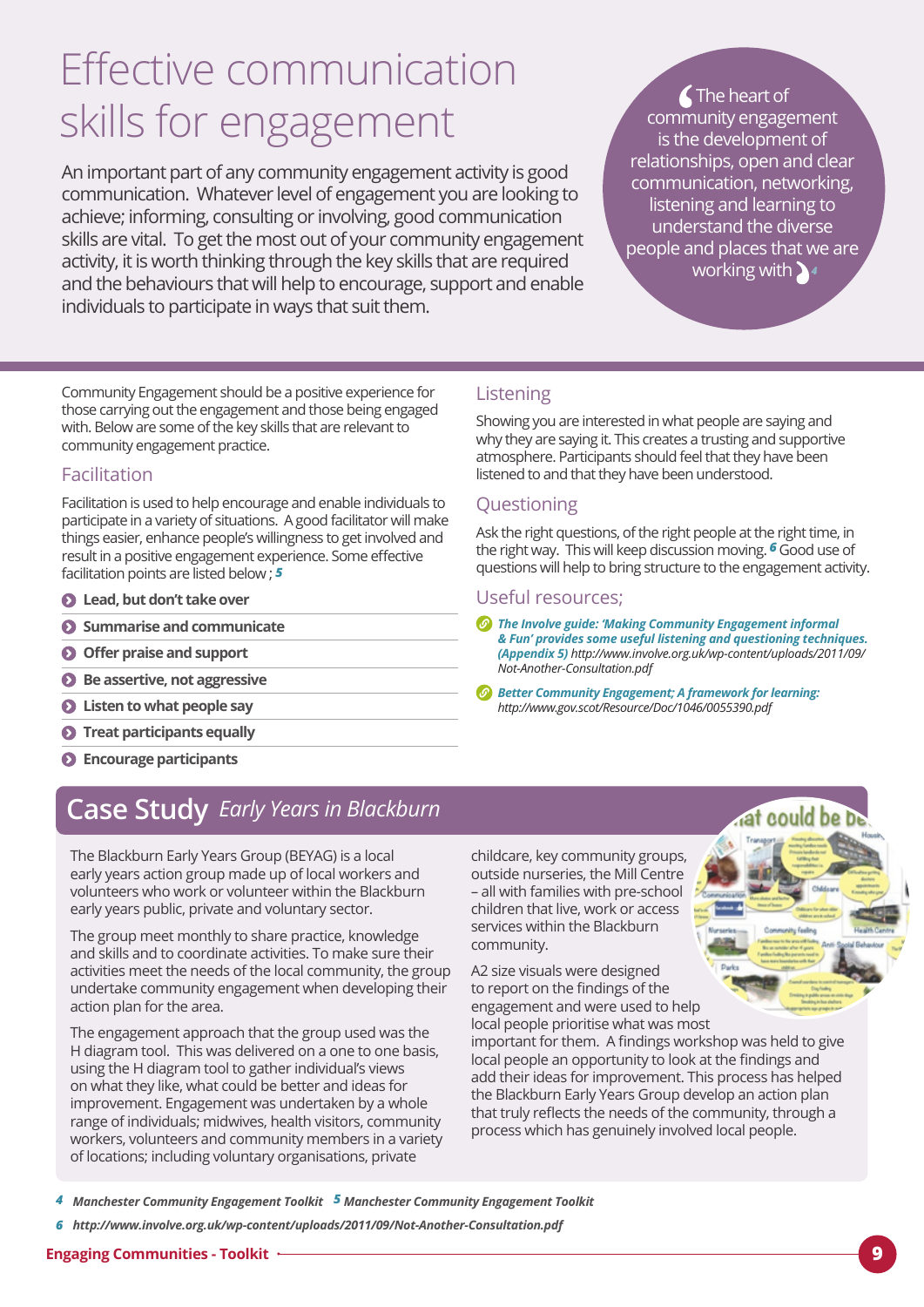# Feedback & Evaluation

One aspect of community engagement that can discredit the process is lack of feedback to participants.

It is important to inform them of how their views have been taken into account, the broad findings from the process and what has happened as a result of the engagement.



Providing good quality, timely feedback is necessary to making sure that participants feel that their views have been listened to and taken into account. If people feel their views have been considered then they are more likely to continue to participate in engagement activities and see this as a worthwhile process. If feedback isn't given, participants may think that taking part is a waste of time, or that they have been ignored, and won't know if their contribution has made a difference.

It should be set out at the start when and how feedback will be provided, and what form this will take. When and how you feedback to participants will depend upon the nature of the engagement.

A range of feedback techniques should be used to make sure you reach a variety of participants. Feedback should provide the participant with information but also offer an opportunity to ask questions or get additional information.

## Feedback methods

- Writing letters, either paper or through email
- **O** Providing summary reports of meetings, events or workshops
- **O** Workshops to feedback information
- **P** Presentations to groups
- **Publishing newsletters or posters**
- **O** Using websites to post information
- **O** Using local media to communicate information
- **O** Using social media

#### **Feeding back to participants will:**

- **Encourage people to participate**
- **O** Improve relations between organisations and communities
- Build trust and confidence in the engagement process
- **O** Empower individuals and communities
- **P** Promote ongoing dialogue between organisations and communities

#### Evaluation

It is important that any engagement process is evaluated in order to learn what worked well, what didn't work and why. For example, evaluation will provide useful information on the best methods for engaging with groups in a particular area or most appropriate venues. This information should influence future community engagement processes.

Evaluation arrangements should be set out at the start of the engagement process. Key pointers for evaluation are;

- Be clear about the aims of your engagement process so you can evaluate whether or not these have been met.
- $\bullet$  Make sure you ask participants, staff, groups and any others involved in the process what they think; Ask if they think the process did what it set out to do and how they found the engagement experience.
- Make use of evaluation forms to gather information from participants about the event or meeting. This will capture how people felt at the event or meeting and provide you with an opportunity to ask questions about individual elements of the event.

*More information on how to carry out effective evaluation of community engagement can be found in the resources below.*

- *[http://www.qld.gov.au/web/community-engagement/guides-fact](http://www.qld.gov.au/web/community-engagement/guides-factsheets/documents/engaging-queenslanders-evaluating.pdf)  [sheets/documents/engaging-queenslanders-evaluating.pdf](http://www.qld.gov.au/web/community-engagement/guides-factsheets/documents/engaging-queenslanders-evaluating.pdf)*
- *<http://www.scdc.org.uk/what/voice/>*
- *[http://www.manchesterbeacon.org/files/manchester-beacon-pe-eval](http://www.manchesterbeacon.org/files/manchester-beacon-pe-evaluation-guide.pdf) [uation-guide.pdf](http://www.manchesterbeacon.org/files/manchester-beacon-pe-evaluation-guide.pdf)*
- *<http://www.involve.org.uk/evaluation-guide/index.shtml>*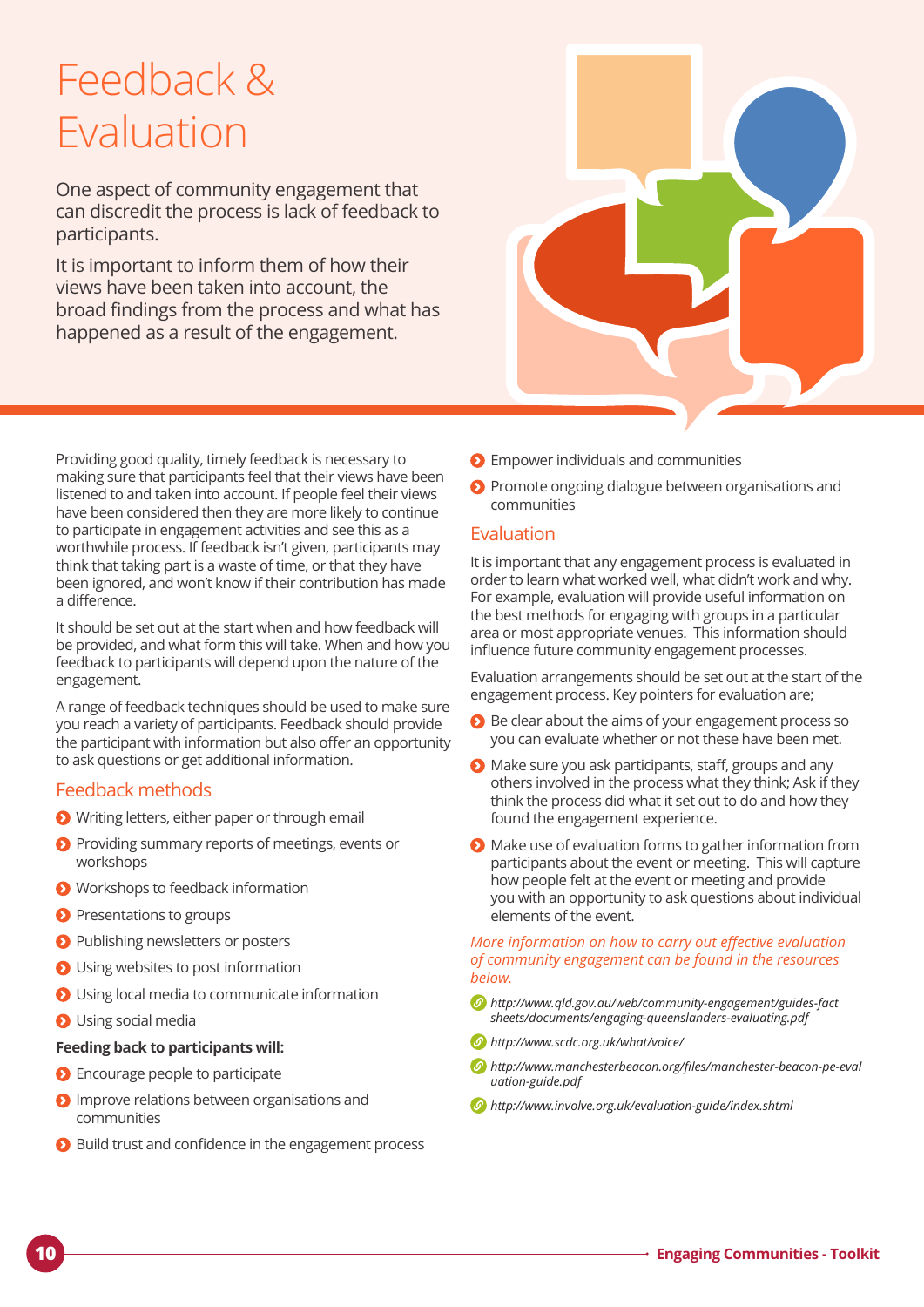# Community Engagement Tools & Methods

The following section provides guidance on the different methods and techniques that can be used to engage with communities. They have been split into three categories; **INFORM**, **CONSULT** and **ENGAGE** so that it is clear what methods can be used to achieve different levels of engagement.

For each, we have given a brief description, outlined the benefits and weaknesses and where appropriate, provided links to useful resources. This section will give you some ideas about the different ways to engage people to get the most out of your engagement activity.

This is not an exhaustive list; there are many other tools and methods available.

**More detailed information on a wider range of methods can be found in the following toolkits and guides.**

- *The Scottish Governments Community Engagement How to Guide: [http://www.gov.scot/Topics/People/engage/HowToGuide/](http://www.gov.scot/Topics/People/engage/HowToGuide/Techniques)  [Techniques](http://www.gov.scot/Topics/People/engage/HowToGuide/Techniques)*
- Tools & Methods to **INFORM**

## Fact Sheets/Newsletter

#### **What is it?**

- Provide information about a local area or particular project in a paper or on line format.
- O One of the cheapest and cost effective methods of keeping people informed.
- A useful complement to other forms of engagement.
- **O** Can be used to inform the community about developments in their area.

#### **Benefits**

 $\bigodot$  If distributed regularly, can build community awareness and understanding

## Web based information processes

#### **What is it?**

- A variety of web based processes are available to choose from which gives people the opportunity to get involved at different levels.
- Websites provide a way for organisations to provide information to the public.
- Online methods can be used as standalone processes or as part of a wider engagement activity.

#### **Benefits**

- **P** People can choose a convenient time and place to participate
- Particularly useful for those who may be homebound e.g. elderly, carers, parents with young children
- <sup>2</sup> Can create debate and exchange of views

*Engaging Queenslanders: A guide to community engagement methods and techniques*

*[http://www.qld.gov.au/web/community-engagement/guides-factsheets/](http://www.qld.gov.au/web/community-engagement/guides-factsheets/documents/engaging-queenslanders-methods-and-techniques.pdf)  [documents/engaging-queenslanders-methods-and-techniques.pdf](http://www.qld.gov.au/web/community-engagement/guides-factsheets/documents/engaging-queenslanders-methods-and-techniques.pdf)*

- *Manchester Community Engagement Toolkit [http://www.manchester.gov.uk/downloads/download/172/community\\_](http://www.manchester.gov.uk/downloads/download/172/community_engagement_toolkit)  [engagement\\_toolkit](http://www.manchester.gov.uk/downloads/download/172/community_engagement_toolkit)*
- *Community Planning Toolkit: Community Engagement [http://www.communityplanningtoolkit.org/sites/default/files/](http://www.communityplanningtoolkit.org/sites/default/files/Engagement.pdf) [Engagement.pdf](http://www.communityplanningtoolkit.org/sites/default/files/Engagement.pdf)*
- *Argyll & Bute Better Community Engagement Resource Pack: <http://www.aloscotland.com/alo/viewresource.htm?id=348>*
- $\bullet$  Effective means of developing and sustaining interest through a community
- $\bullet$  Can be developed in a format that appeals to a target group
- **O** Cost effective

#### **Weaknesses**

- $\bullet$  May not be accessible to people with low levels of literacy or visual impairment
- **P** People may not take time to read it

#### *Useful links*

- *Producing a Newsletter: [http://www.manchester.gov.uk/](http://www.manchester.gov.uk/downloads/download/172/community_engagement_toolkit)  [downloads/download/172/community\\_engagement\\_toolkit](http://www.manchester.gov.uk/downloads/download/172/community_engagement_toolkit)*
- **O** Cost effective
- <sup>O</sup> Can reach large numbers of people
- $\bullet$  Less time consuming than attending a workshop or meeting

#### **Weaknesses**

- Some techniques may require a moderator to manage comments-this can be expensive and time consuming
- Excludes those without access to the internet
- **A** Needs to be publicised to generate activity
- Some people may feel intimidated

- *<http://www.digitalengagement.info/>*
- *<http://www.biglunchextras.com/resources/guide-social-media-and-websites>*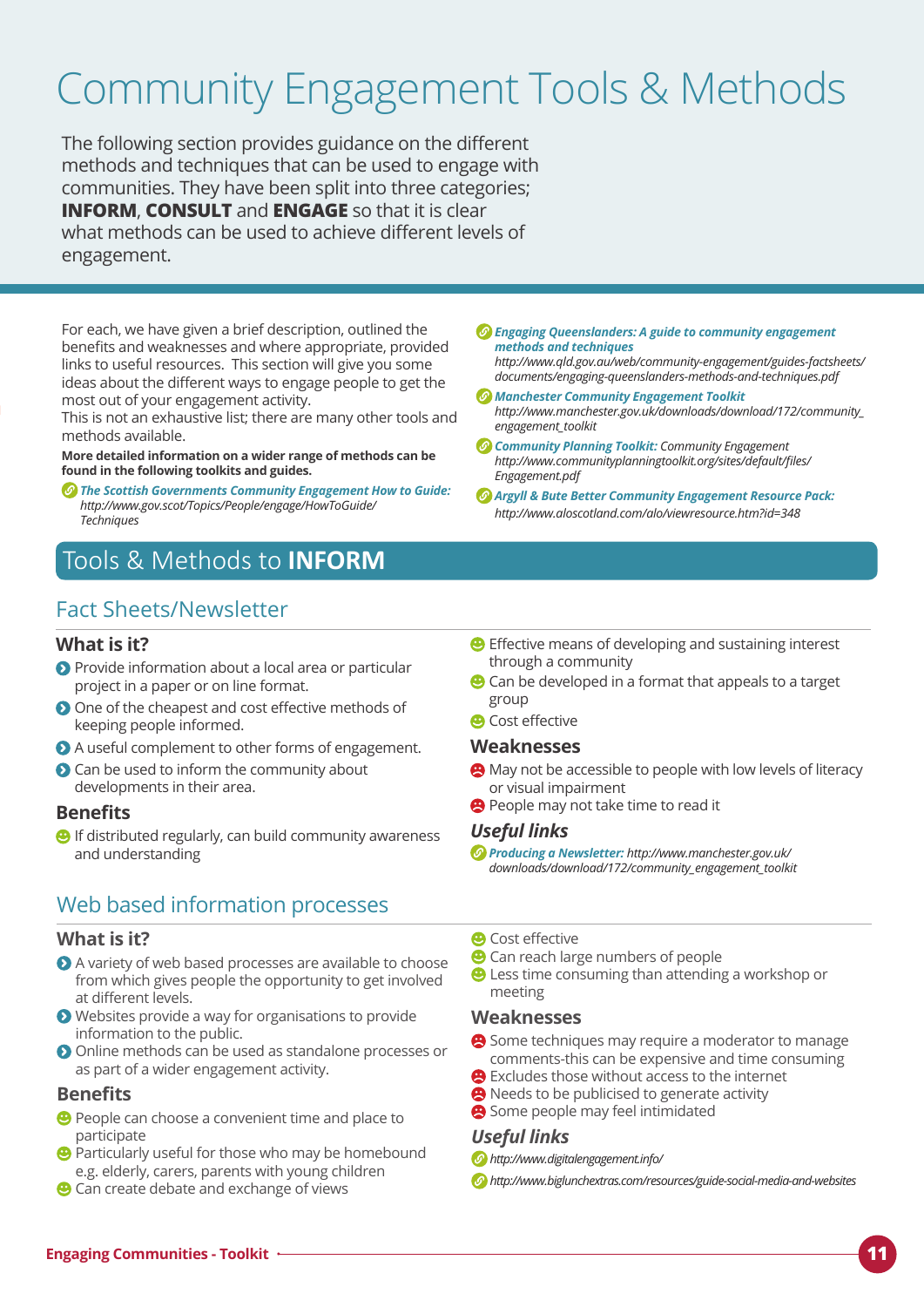# **Street Stalls & Displays**

#### **What is it?**

- Use of highly visual materials to get a particular message or information across a range of audiences.
- Displays are normally set up in local community areas like community centres, shopping centres, libraries.
- Useful for informing the public and stimulating discussion on issues.

### **Benefits**

- Can collect the views of large numbers of people
- **O** Interactive
- $\Theta$  Engages and generates interest
- Can reach people who may not normally participate

## **Shop Fronts**

#### **What is it?**

- Shop fronts can be temporary venues set up in a heavily used public area to display information or provide a venue where people can meet, collect information and have discussions.
- Need to be effectively located to target a large audience.
- Staffed by knowledgeable and approachable staff.

### **Weaknesses**

- <sup>2</sup> Can generate a large amount of data
- **Requires advance planning and preparation**
- Requires several facilitators to engage with people
- **B** Event may be affected by weather conditions
- **B** If people can't attend on that day, they will miss it

#### *Useful links*

*[http://www.communityplanningtoolkit.org/sites/default/files/engagement.pdf](http://www.communityplanningtoolkit.org/sites/default/files/engagement.pdf )*

### **Benefits**

- $\Theta$  Increases visibility and accessibility of project/topic
- $\bullet$  Easily accessible for community members
- **P** Provide a venue/physical space for local people

#### **Weaknesses**

- **B** Expensive to establish
- **Requires resources in terms of staff and venue**
- **A** Access could be an issue depending on opening hours

# Tools & Methods to **CONSULT**

## **Public Meetings**

#### **What is it?**

- **P** Provide an opportunity to consult large numbers of people. They are open to all, offering an opportunity for people to ask questions and discuss issues.
- Often opportunities for participants to set or influence the agenda and to ask questions.
- $\bullet$  As part of a series of events they can be a valuable way of sharing information and demonstrating openness and transparency.

#### **Benefits**

- Enables large numbers of people to have their say
- $\bullet$  Provides an opportunity to explain processes, give information and gather feedback
- $\bullet$  Demonstrates openness and transparency
- <sup>2</sup> Can attract publicity or can be used as a launch event
- $\bullet$  Enables participants to develop networks
- $\bullet$  Face to face meetings humanise organisations and authorities in public eyes

#### **Weaknesses**

- Unlikely to be representative not everyone has the time or inclination to attend
- Attendance is often low unless people feel personally or deeply concerned
- Some people are likely to be inhibited from speaking in a large group
- **A** Traditional formats can limit audience contribution and lead to conflict
- **B** If confrontational it may lead to poor media publicity

- *[http://www.unlockdemocracy.org.uk/guides/entry/how-to-hold-a](http://www.unlockdemocracy.org.uk/guides/entry/how-to-hold-a-public-meeting)[public-meeting](http://www.unlockdemocracy.org.uk/guides/entry/how-to-hold-a-public-meeting)*
- *[http://www.resourcecentre.org.uk/information/organising-a-pub](http://www.resourcecentre.org.uk/information/organising-a-public-meeting/)  [lic-meeting/](http://www.resourcecentre.org.uk/information/organising-a-public-meeting/)*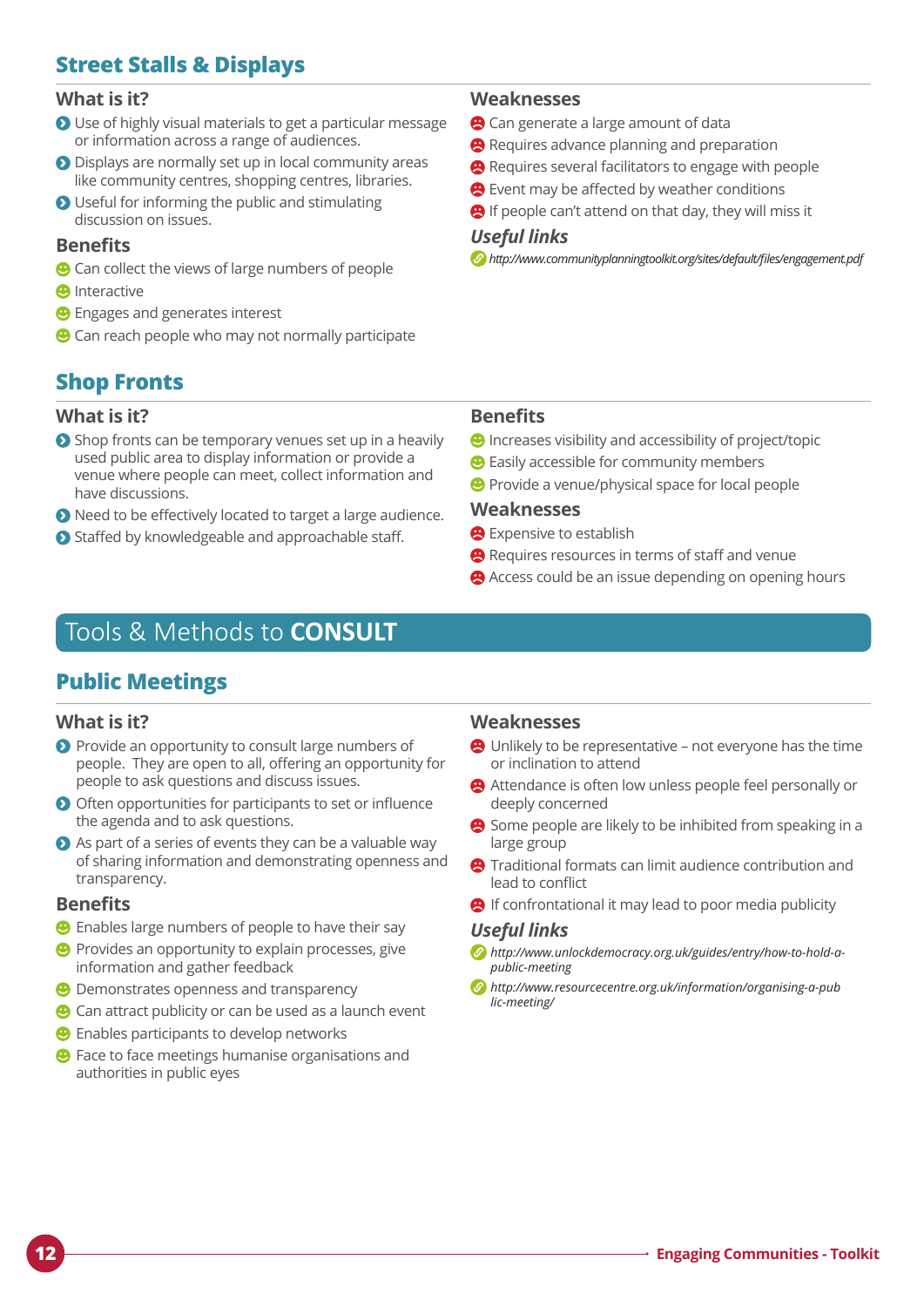# **Surveys & Questionnaires**

#### **What is it?**

- **O** Most widely used consultation method.
- Undertaken to identify needs and views of a large number of people in a standard format.
- The main stages involved are: defining the sample size and the type of information required; deciding on the type of survey to be used (postal, drop and collect, telephone or interview); survey design; piloting the survey; undertaking the survey and post-completion analysis of the results.
- Often best to use a short and concise questionnaire where people's views on an issue are being sought.
- **O** Good way of collecting quantitative and qualitative information from local people at a certain point in time.
- Surveys can be completed through face to face interviews, self-completion written forms, over the telephone, or electronically over the internet or email.
- Surveys often best used as part of a programme of other methods – by themselves they can sometimes be limited.

## **Benefits**

- <sup>2</sup> Can gain the views of a large number of people
- $\bullet$  Useful for obtaining quantitative data
- $\bullet$  In principle data can be compared over time or with results from elsewhere
- Useful for identifying and evidencing need

#### **Weaknesses**

- Need to be well designed and coded to get 'usable' answers
- **A** Large questionnaire surveys are time consuming and labour intensive
- **A** Information may be limited
- <sup>2</sup> Do not offer any real sense of community engagement or provide an opportunity for people to exchange views.
- <sup>2</sup> Can contribute to 'over-consultation' if public are surveyed on a number of occassions

#### *Useful links*

- *[http://www.gov.scot/Topics/People/engage/HowToGuide/](http://www.gov.scot/Topics/People/engage/HowToGuide/Techniques)  [Techniques](http://www.gov.scot/Topics/People/engage/HowToGuide/Techniques)*
- *[https://www.herefordshire.gov.uk/media/7363131/creating\\_a\\_](https://www.herefordshire.gov.uk/media/7363131/creating_a_questionnaire.pdf)  [questionnaire.pdf](https://www.herefordshire.gov.uk/media/7363131/creating_a_questionnaire.pdf)*

# **Web based consultation**

#### **What is it?**

- As well as being used to provide information (as described in the previous section) the internet offers a range of opportunities for individuals to engage in decision making processes.
- Online consultation is one tool which should be considered as part of a range of other consultative tools.
- Interactive websites can support consultation by enabling people to get involved online. This could be by completing online surveys, taking part in a poll or participating in online discussions.
- **O** Discussion forums provide the public with an alternative method of getting their views on particular issues across. By monitoring discussion boards, we can get a better insight into the thoughts and ideas of people who may not participate in other ways.

### **Benefits**

- A range of online tools are available
- **O** Cost effective
- <sup>2</sup> Can reach a wide audience quickly
- Gives more choice to individuals as to when and how they can participate
- **Anonymous nature may increase participation**

#### **Weaknesses**

- **A** Participation is limited to those with access to the internet
- **Resources required to analyse information gained**
- Resources required to set up and mediate discussion forums

- *<http://www.digitalengagement.info/>*
- *<http://www.biglunchextras.com/resources/guide-social-media-and-websites>*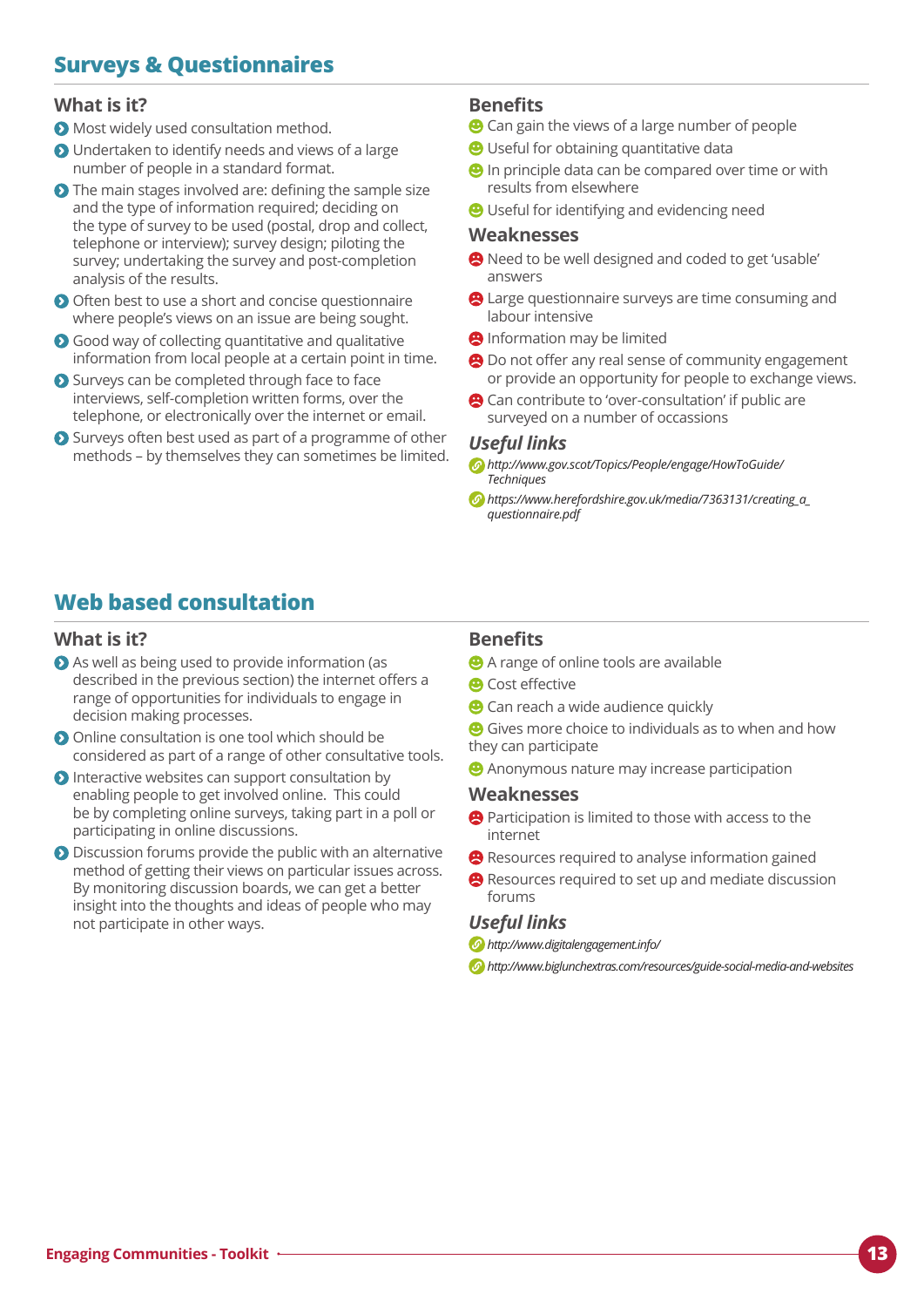# **Consultation Documents**

## **What is it?**

- **O** Regularly used for formal consultation by local authorities and other government bodies to seek formal responses from statutory consultees.
- A document which allows whoever is consulting on a particular issue to set out in detail the whole of a situation and set specific questions.
- **O** Provides an opportunity to provide detailed background information on a particular proposal or issue.
- Most consultation documents are document based, although web based consultation is increasing.
- If carrying out a document based consultation process, it is a good idea to offer a web based alternative that enables participants to navigate directly to the parts of the document that are relevant to them.
- **O** The use of diagrams and illustrations rather than text is preferable. The number of questions should be kept to a minimum and every question asked should serve a specific purpose.

## **Benefits**

A written document allows the consulters to set out in detail the whole picture and ask specific questions

- A document can also be used to explain complexity and provide background information
- **P** Paper based consultation is safe and predictable
- Web based processes allow comments on documents and responses to questions to be displayed in full

#### **Weaknesses**

- $\bigoplus$  The sheer size and detail in a document can have a negative effect on the people being consulted
- **People are reluctant to read long documents**
- A large number of responses can be labour intensive to collate and analyse

## **Citizens Panels**

#### **What is it?**

- $\Omega$  Representative sample of people from a local area who sign up to be involved in various consultation activities.
- **P** Provide a 'ready-made' sample of people to consult or engage with.
- Panels normally involve around 1000-2000 local people

#### **Benefits**

- Using the same panel a number of times reduces recruitment costs
- **P** People agree to be on the panel thereby increasing response rates
- $\bigodot$  May allow for some measurement of changes over time
- **P** Provides a ready-made sample of individuals to consult with.
- $\bullet$  The composition of panels can be made representative of the local population

### **Weaknesses**

- **People on the panel become more knowledgeable (and** therefore less representative) than the general public over time
- A turnover of the panel may reduce the validity of tracking over time
- **A** Information provided may mean responses are not an accurate reflection of opinion among the less informed.

- *<http://communityplanningaberdeen.org.uk/cityvoice/>*
- *<http://www.westlothian.gov.uk/community-engagement>*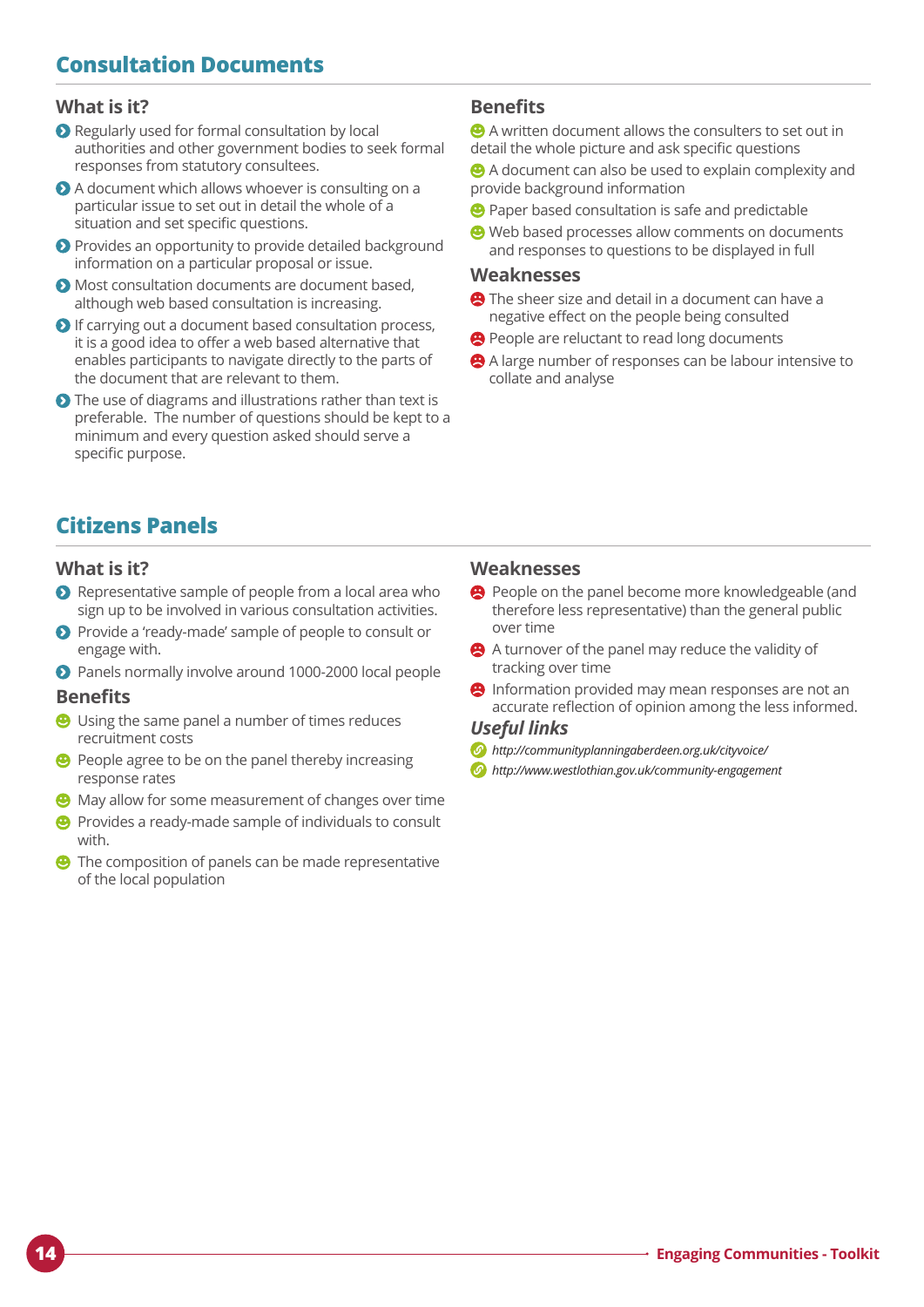## **Workshops**

## **What is it?**

- Workshops and focus groups allow people to discuss their ideas in an open and relaxed atmosphere.
- Can take a variety of different formats, depending on the ⋒ topic for discussion.
- They can be designed to exchange information; to discuss the strengths, weaknesses, opportunities and threats of an idea or project; to obtain ideas and innovative thinking for a way forward for a project; or they can be specifically geared towards prioritisation and the production of an action plan.
- **O** Focus groups by contrast are designed to specifically concentrate on a single issue or a programme of topics.

## **Benefits**

- $\bullet$  Encourages active discussion in a welcoming environment
- $\bullet$  Time and resource efficient way of identifying and clarifying key issues

# **Planning for Real**

#### **What is it?**

- **O** Practical technique involving a 3D architectural model of an area which is used to help participants decide what improvements/changes need to be made to their local area.
- **O** Local residents are involved in creating the model.
- The model can be displayed in public venues to generate interest and discussion.
- **O** Cards/cut-outs that represent services and physical assets are made available so individuals can place appropriate suggestions and changes on the model itself.
- **O** These details are then fed back to people, discussed further and prioritised at public meetings or small group discussions.
- $\bullet$  Conflict can be more easily handled in a small group
- <sup>2</sup> Can be designed for a specific purpose
- $\bullet$  Can be directly targeted at excluded or 'hard to reach' groups

#### **Weaknesses**

- With small groups, it is difficult to be sure all stakeholders or interests are represented
- Workshops can be dominated by articulate and confident individuals if not carefully facilitated
- **Requires experienced facilitators**

#### *Useful links*

*<http://www.ketso.com/learn-about-ketso>*

## **Benefits**

- Adds variety to consultation and can engage people who might not otherwise get involved
- $\bullet$  It is accessible to people of all abilities and backgrounds
- $\bullet$  Can build a sense of community ownership of the process
- $\bullet$  Can help people see and understand their community in different ways

#### **Weaknesses**

- <sup>2</sup> Can generate ideas which are not possible to implement
- **P** Preparing for the event can be time consuming
- **A** The card count can be seen as conclusive and may cause conflict particularly if there is a disagreement

- *[http://www.gov.scot/Topics/People/engage/HowToGuide/](http://www.gov.scot/Topics/People/engage/HowToGuide/PlanningforReal)  [PlanningforReal](http://www.gov.scot/Topics/People/engage/HowToGuide/PlanningforReal)*
- *<http://www.planningforreal.org.uk/>*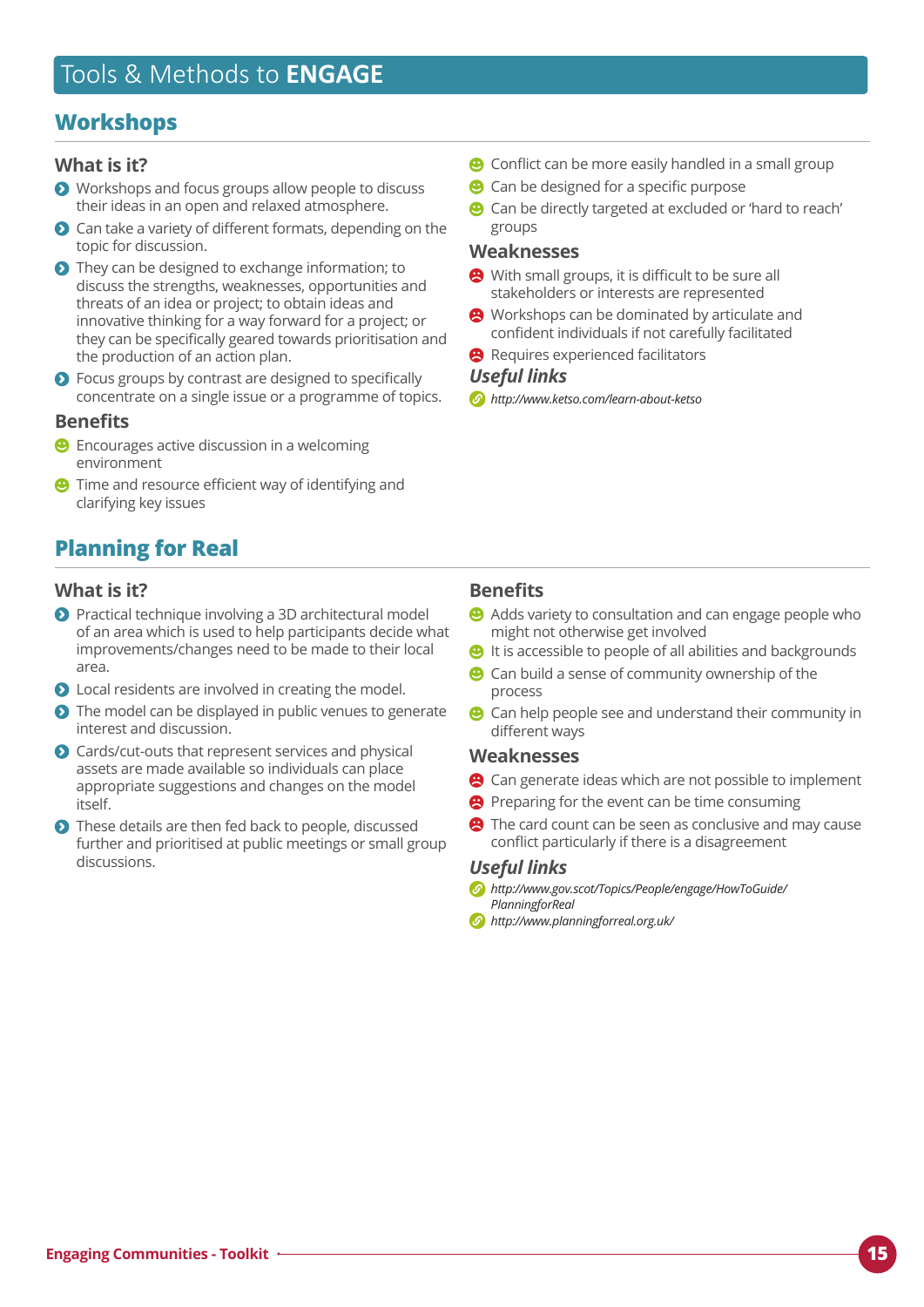# **Community Fairs/Events**

## **What is it?**

- **O** Provide a fun, informal atmosphere that will attract a wide ranging audience.
- **P** Provides various opportunities to inform and engage participants about local issues using different methods.
- Should incorporate a range of activities and events to cater for the broadest possible audience.
- As well as distributing information, a fair provides a range of opportunities for consultation and involvement.
- **O** Community events work best if a number of organisations in the community get together to run one.

#### **Benefits**

- $\bullet$  Can reach a large number of people
- **Allows for different levels of engagement**
- Can allow for creativity in the ways in which people are engaged

# **Asset Based Community Engagement**

## **What is it?**

- **O** Uses maps and photographs of an area or specific location to illustrate how people view their area; what they like or dislike or improvements they would like to see.
- $\Omega$  Practical way of finding out what assets exist in a community.
- A variety of aspects can be mapped including land use, community assets, facilities, transport and business to develop a snapshot of an area.
- **O** Increases understanding of assets in its broadest sense; not just about the physical assets but the people, groups and skills that exist in a community.

 $\bullet$  If a number of organisations get involved, the range of activities can be increased and generate more interest

#### **Weaknesses**

- **A** It may not appeal to the people who most need to be reached
- Can be expensive and require a lot of resources
- **A** May not be well attended

#### *Useful links*

- $\omega$ *[http://www.biglunchextras.com/resources/guide-community](http://www.biglunchextras.com/resources/guide-community-engagement)[engagement](http://www.biglunchextras.com/resources/guide-community-engagement)*
- *[http://www.involve.org.uk/wp-content/uploads/2011/09/Not-](http://www.involve.org.uk/wp-content/uploads/2011/09/Not-Another-Consultation.pdf)[Another-Consultation.pdf](http://www.involve.org.uk/wp-content/uploads/2011/09/Not-Another-Consultation.pdf)*
- *[http://www.time-to-change.org.uk/sites/default/files/communi](http://www.time-to-change.org.uk/sites/default/files/community-event-toolkit.pdf) [ty-event-toolkit.pdf](http://www.time-to-change.org.uk/sites/default/files/community-event-toolkit.pdf)*

## **Benefits**

- Stimulates discussion
- $\bullet$  Can build a sense of community ownership
- $\bullet$  Can help people see and understand their community in different ways

#### **Weaknesses**

- <sup>2</sup> Can generate ideas which are not possible to implement
- **B** It may be difficult to interpret participants ideas
- **P** Participants need to be familiar with the local area

#### *Useful links*

- *http://www.scdc.org.uk/what/assets-scotland/*
- *<http://scottishparticipatoryinitiatives.co.uk/>*
- *<http://www.coproductionscotland.org.uk/>*

# **World Cafes**

#### **What is it?**

- Aim to gather the views of participants in a comfortable and informal setting, much like a café.
- **O** Informal setting stimulates creative conversations.
- Set up room to look like a café, using small tables, tablecloths and provide food.
- **O** Discussions take place in small groups. The tablecloths are used to take notes and make comments. Each group feeds back to the facilitator at the end of each question discussion.
- **P** Participants move around the tables in order to discussion each discussion topic.

## **Benefits**

 $\Theta$  Informal atmosphere created which encourages conversation

- **A** Flexible
- $\bullet$  Less formal than a public meeting
- **B** Easier to get people to attend

#### **Weaknesses**

- **Potential for raising expectations**
- Success can be dependent on the questions set
- <sup>9</sup> No qualitative data

- *<http://www.theworldcafe.com/method.html>*
- *[http://www.scottishhealthcouncil.org/patient\\_\\_public\\_participation/par](http://www.scottishhealthcouncil.org/patient__public_participation/participation_toolkit/world_cafe.aspx)  [ticipation\\_toolkit/world\\_cafe.aspx](http://www.scottishhealthcouncil.org/patient__public_participation/participation_toolkit/world_cafe.aspx)*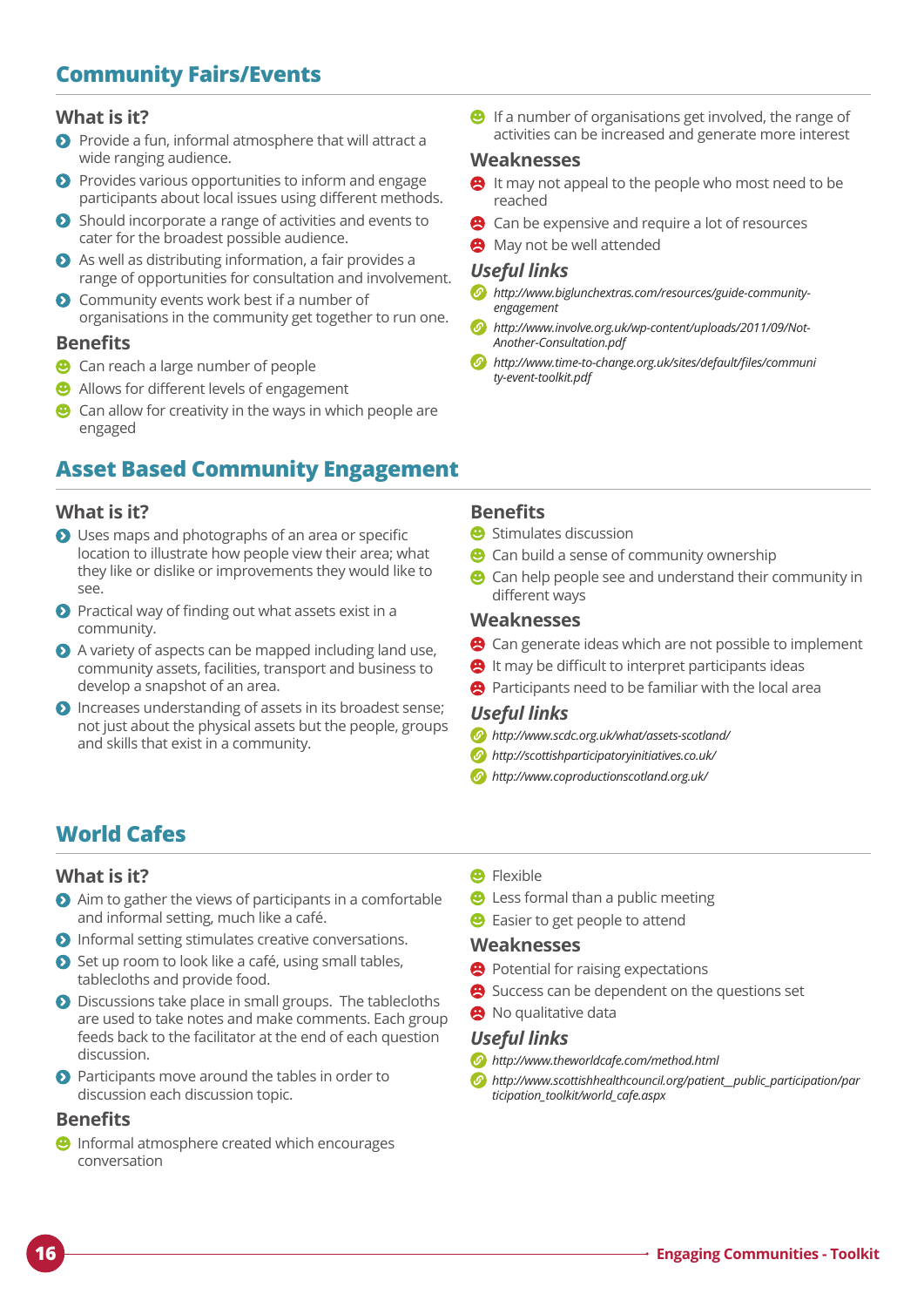# **Open Space Events**

### **What is it?**

- An approach to meetings that gives participants the opportunity to set the agenda. Participants are responsible for the content and recording of the event.
- The event will have a set theme but no fixed programme or agenda.
- **O** The event begins with participants sitting or standing in a circle, the theme is introduced and participants are invited to identify issues they are interested in, and asked to take responsibility for running a session.
- **Participants can sign up to sessions they are interested** in.
- **O** Participants can move from one session to another as they see fit.
- **O** Fluid and unstructured approach.

# **Appreciative Inquiry**

#### **What is it?**

 $\bullet$  Builds a vision for the future using questions to focus people's attention on past and future successes.

**O** Group discussions focus on the positive aspects of an area; what people enjoy about their area and their hopes for the future.

The process begins with a core group setting and testing the questions and then these are used to gather information from the wider community.

The findings from the process are then looked at, pulled together collectively by the community to create a plan for the future.

# **Citizens Juries**

#### **What is it?**

- A group of citizens who are representative of the general public meet to consider a complex issue by gathering evidence, deliberating and reaching a decision.
- Jurors can hear from and ask questions of experts and 'witnesses' before they reach their decision.
- After they reach a decision, the jury will present their recommendations/decision to the public or local authority.
- A high level of skill is required as participants are often asked to analyse complex issues.

#### **Benefits**

- $\bullet$  Empowering experience for those involved
- $\bullet$  Can result in obtaining informed community opinions on complex issues
- $\bigoplus$  Helps to identify solutions to problems
- $\bullet$  Participants gain an in depth understanding of the issue
- Enables decision makers to understand what the public thinks

## **Benefits**

- $\Theta$  Increases skills of participants
- **P** Promotes empowerment and ownership
- Breaks down traditional 'them' and 'us' barriers
- $\bullet$  No fixed agenda structure and content shaped by participants
- $\bullet$  Good for addressing difficult issues

#### **Weaknesses**

- **A** Limited control
- $\bigoplus$  Danger of not recording information correctly
- As they are 'one-off' events, people may miss out

#### *Useful links*

- *<http://www.openspaceworld.org/>*
- *[http://www.gov.scot/Topics/People/engage/HowToGuide/OpenS](http://www.gov.scot/Topics/People/engage/HowToGuide/OpenSpaceEvents)  [paceEvents](http://www.gov.scot/Topics/People/engage/HowToGuide/OpenSpaceEvents)*

### **Benefits**

- $\bullet$  It includes people who normally don't take part, involving a range of people, not just those who can attend an event.
- $\Theta$  Focuses on what can be achieved

 $\bullet$  Encourages participants to reflect on what has worked well

#### **Weaknesses**

- $\Theta$  Does not address problems
- $\bullet$  Ensuring consistency of approach by interviewers

#### *Useful links*

*<http://www.gov.scot/Resource/Doc/94257/0094033.pdf>*

#### **Weaknesses**

- Representativeness of jury may be compromised due to small numbers
- **B** Issues are often complex, and require extensive preparatory work
- **C** Could exclude individuals with low literacy or non-English speakers
- $\bullet$  The sponsoring body has to be prepared to accept the results or else the process loses credibility

- *[http://www.dse.vic.gov.au/effective-engagement/toolkit/tool-citi](http://www.dse.vic.gov.au/effective-engagement/toolkit/tool-citizen-juries) [zen-juries](http://www.dse.vic.gov.au/effective-engagement/toolkit/tool-citizen-juries)*
- *[http://www.nice.org.uk/guidance/ph9/chapter/glossary#/citi](http://www.nice.org.uk/guidance/ph9/chapter/glossary#/citizens-juries)  [zens-juries](http://www.nice.org.uk/guidance/ph9/chapter/glossary#/citizens-juries)*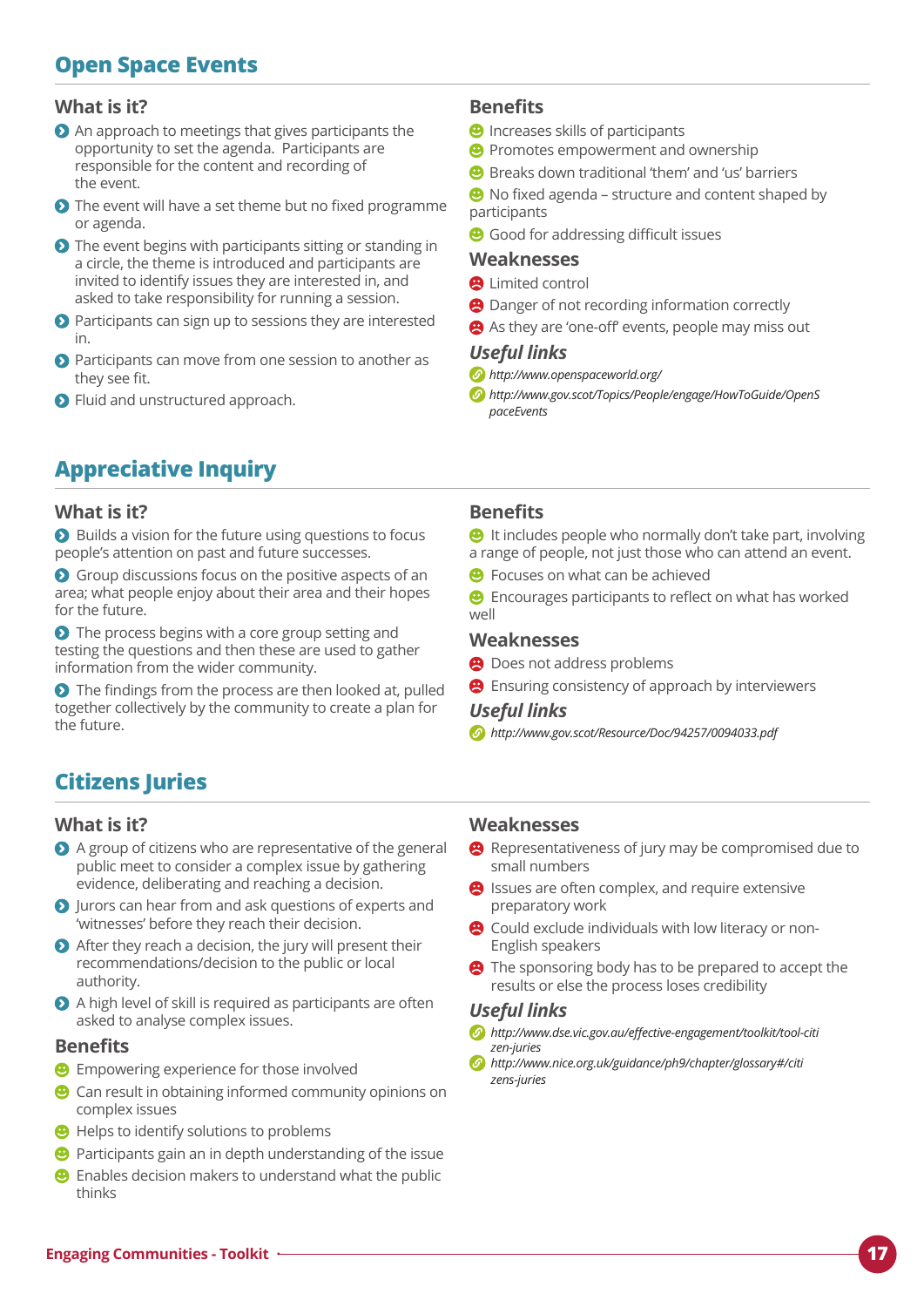# Useful resources

#### **Not another consultation: Making Community Engagement informal and fun**

*<http://www.involve.org.uk/wp-content/uploads/2011/09/Not-Another-Consultation.pdf>*

#### **Community Planning Toolkit: Community Engagement**

*[http://www.communityplanningtoolkit.org/sites/default/files/Engagement.pdf](http://www.communityplanningtoolkit.org/sites/default/files/Engagement.pdf )*

#### **The Scottish Government Community Engagement How To Guide**

*<http://www.gov.scot/Topics/People/engage/HowToGuide>*

#### **Better Community Engagement (Scottish Community Development Centre)**

*[http://www.scdc.org.uk/media/resources/what-we-do/better-comm-engage/better\\_community\\_engagement.pdf](http://www.scdc.org.uk/media/resources/what-we-do/better-comm-engage/better_community_engagement.pdf)*

#### **Herefordshire Council Guidance Note: Best Practice Community Engagement Techniques**

*[https://www.herefordshire.gov.uk/media/6312587/12\\_best\\_practice\\_community\\_engagement\\_techniques.pdf](https://www.herefordshire.gov.uk/media/6312587/12_best_practice_community_engagement_techniques.pdf)*

#### **Guilford Community Engagement Strategy**

*[http://www.guildford.gov.uk/media/10373/Guildford-Community-Engagement-Strategy-2011/pdf/Guildford\\_Community\\_](https://www.herefordshire.gov.uk/media/6312587/12_best_practice_community_engagement_techniques.pdf)  [Engagement\\_Strategy\\_2011.pdf](https://www.herefordshire.gov.uk/media/6312587/12_best_practice_community_engagement_techniques.pdf)* 

#### **Dialogue by Design Handbook**

*[http://designer.dialoguebydesign.net/docs/Dialogue\\_by\\_Design\\_Handbook.pdf](http://designer.dialoguebydesign.net/docs/Dialogue_by_Design_Handbook.pdf)* 

#### **National Standards for Community Engagement**

*<http://www.scdc.org.uk/what/national-standards/>*

#### **Making it Meaningful: Involving Communities in Community Planning**

*<http://www.gov.scot/Topics/Built-Environment/regeneration/engage/HowToGuide/LearningPoint1>*

#### **Argyll & Bute Better Community Engagement Resource Pack 2012**

*<http://www.aloscotland.com/alo/viewresource.htm?id=348>*

#### **The Scottish Health Council Participation Toolkit**

*[http://www.scottishhealthcouncil.org/patient\\_\\_public\\_participation/participation\\_toolkit/the\\_participation\\_toolkit.aspx](http://www.scottishhealthcouncil.org/patient__public_participation/participation_toolkit/the_participation_toolkit.aspx)*

#### **Big Lunch Extras**

*<http://www.biglunchextras.com/>*

#### **Visioning Outcomes in Community Engagement (VOiCE)**

*<http://www.scdc.org.uk/what/voice/>*

#### **National Co-ordinating centre for public engagement**

*<http://www.publicengagement.ac.uk/>*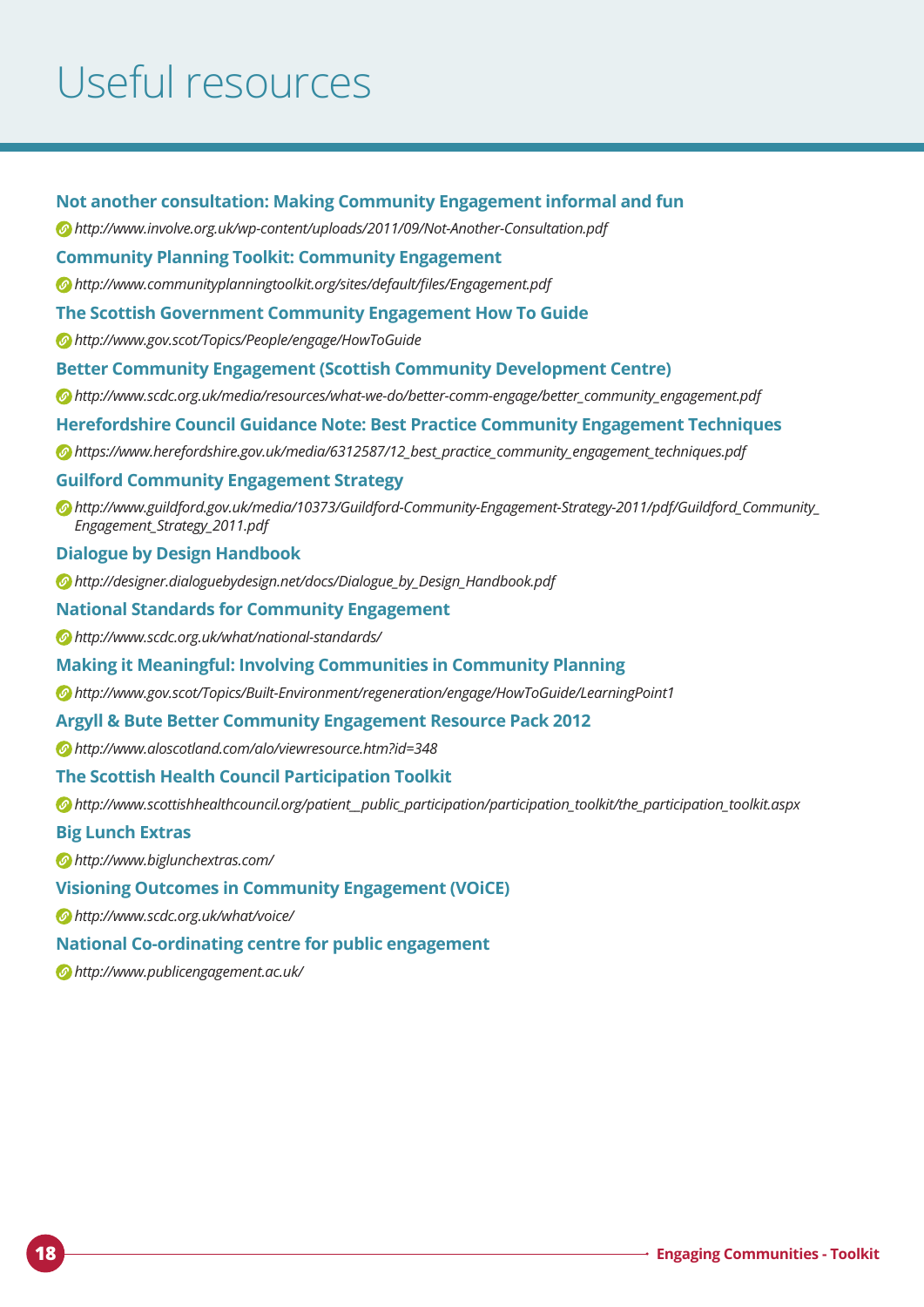